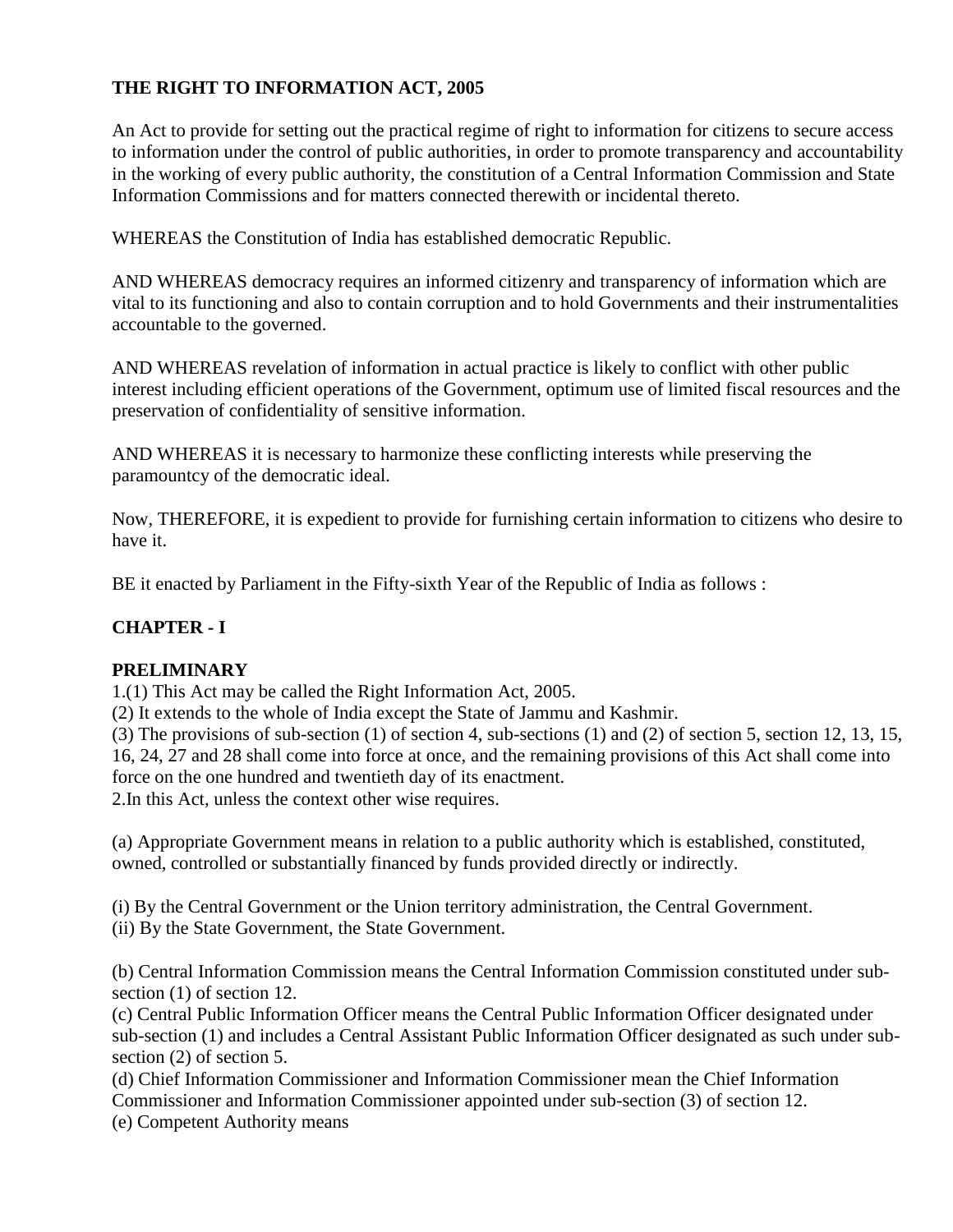(i) The Speaker in the case of the House of the people or the Legislative Assembly of a State or a Union territory having such Assembly and the Chairman in the case of the Council of States or Legislative Council of a State.

(ii) The Chief Justice of India in the case of the Supreme Court.

(iii) The Chief Justice of the High Court in the case of a High Court.

(iv) The President or the Governor, as the case may be, in the case of other authorities established or constituted by or under the Constitution.

(v) The administrator appointed under article 239 of the Constitution.

(f) Information means any material in any form, including records, documents, memos, e-mails, opinions, advices, press releases, circulars, orders, logbooks, contracts, reports, papers, samples, models, data material held in any electronic form and information relating to any private body which can be accessed by a public authority under any other law for the time being in force.

(g) Prescribed means prescribed by rules made under this Act by the appropriate Government or the competent authority, as the case may be.

(h) Public Authority means any authority or body or institution of self-government established or constituted

(a) By or under the Constitution.

(b) By any other law made by Parliament.

(c) By any other law made by State Legislature.

(d) By notification issued or order made by the appropriate Government, and includes any

(i) Body owned, controlled or substantially financed.

(ii) Non-Government Organization substantially financed.

Directly or indirectly by funds provided by the appropriate Government.

(i) record includes

(a) Any document, manuscript and file.

(b) Any microfilm, microfiche and facsimile copy of a document.

(c) Any reproduction of image or images embodied in such microfilm (whether enlarged or not), and

(d) Any other material produced by a computer or any other device.

(j) Right to Information means the right to information accessible under this Act which is held by or under the control of any public authority and includes the right to

(i) Inspection of work, documents, records

(ii) Taking notes, extracts or certified copies of documents or records.

(iii) Taking certified samples of material.

(iv) Obtaining information in the form of diskettes, floppies, tapes, video cassettes or in any other electronic mode or through printouts where such information is stored in a computer or in any other device.

(k) State Information Commission means the State Information Commission constituted under subsection (1) of section 15.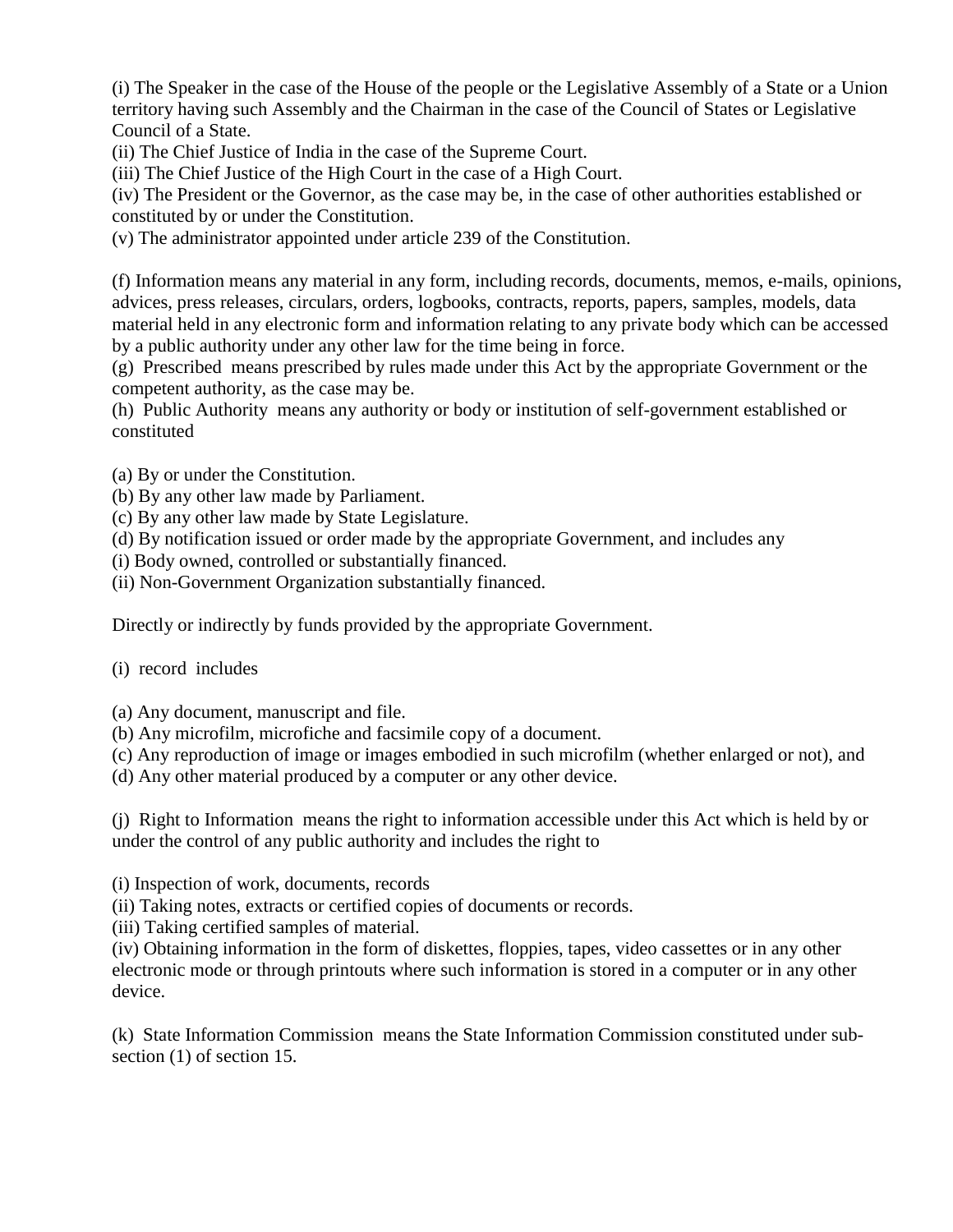(l) State Chief Information Commissioner and State Information Commissioner means the State Chief Information Commissioner and the State Information Commissioner appointed under sub-section (3) of section 15.

(m) State Public Information Officer means the State Public Information Officer designated under subsection (1) and includes a State Assistant Public Information Officer designated as such under subsection (2) of section 5.

(n) Third Party means a person other than the citizen making a request for information and includes a public authority.

# **CHAPTER II**

## **RIGHT TO INFORMATION AND OBLIGATIONS OF PUBLIC AUTHORITIES**

3.Subject to provisions of this Act, all citizens shall have the Right to Information.

4.(1) Every Public Authority shall

(a) Maintain all its records duly catalogued and indexed in a manner and the form which facilitate the Right to Information under this Act and ensure that all records that are appropriate to be computerized are, within a reasonable time and subject to availability of resources, computerized and connected through a network all over the country on different systems so that access to such records is facilitated. (b) Publish within one hundred and twenty days from the enactment of this Act

(i) The particulars of its organization, functions and duties.

(ii) The powers and duties of its officers and employees.

(iii) The procedure followed in the decision making process, including channels of supervision and accountability.

(iv) The norms set by it for the discharge of its functions.

(v) The rules, regulations, instructions, manuals and records, held by it or under its control or used by its employees for discharging its functions.

(vi) A statement of the categories of documents that are held by it or under its control.

(vii) The particulars of any arrangement that exists for consultation with, or representation by, the members of the public in relation to the formulation of its policy or implementation thereof.

(viii) A statement of the boards, councils, committees and other bodies consisting of two or more persons constituted as its part or for the purpose of its advice, and as to whether meetings of those boards, councils, committees and other bodies are open to the public, or the minutes of such meetings are accessible for public.

(ix) A directory of its officers and employees.

(x) The monthly remuneration received by each of its officers and employees, including the system of compensation as provided in its regulations.

(xi) The budget allocated to each of its agency, indicating the particulars of all plants, proposed expenditure and reports on disbursements made.

(xii) The manner of execution of subsidy programmes, including the amounts allocated and the details of beneficiaries of such programmes.

(xiii) Particulars of recipients of concessions, permits or authorizations granted by it.

(xiv) Details in respect of the information, available to or held by it, reduced in an electronic form.

(xv) The particulars of facilities available to citizens for obtaining information, including the working hours of a library or reading room, if maintained for public use.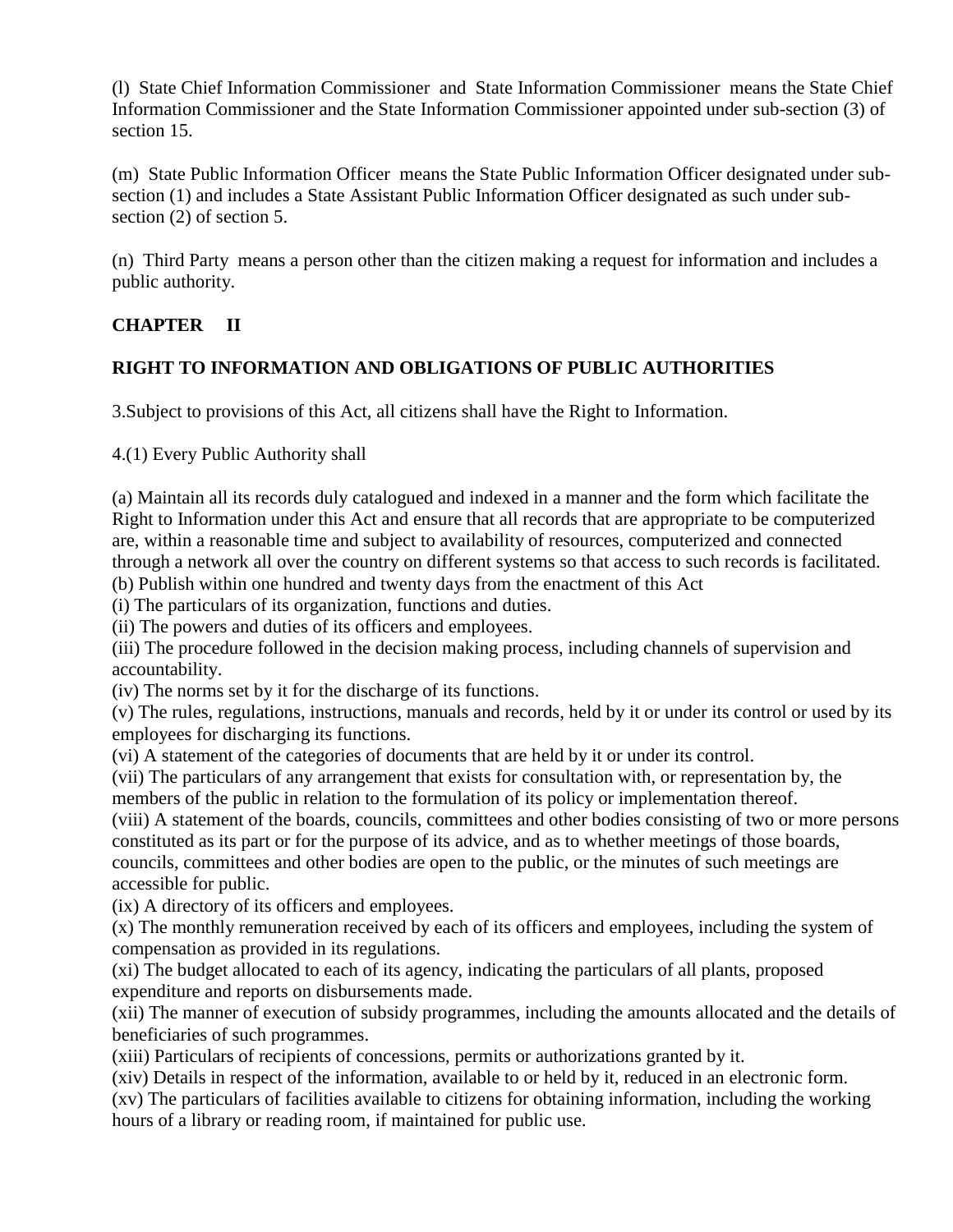(xvi) The names, designations and other particulars of the Public Information Officers.

(xvii) Such other information as may be prescribed and thereafter update these publications every year. (xviii) Publish all relevant facts while formulating important policies or announcing the decisions which affect public.

(xix) Provide reasons for its administrative or quasi-judicial decisions to affected persons.

(2) it shall be a constant endeavor of every public authority to take steps in accordance with the requirements of clause (b) of sub-section (1) to provide as much information suo motu to the public at regular intervals through various means of communications, including internet, so that the public have minimum resort to the use of this Act to obtain information.

(3) For the purposes of sub-section (1), every information shall be disseminated widely and in such form and manner which is easily accessible to the public.

(4) All materials shall be disseminated taking into consideration the cost effectiveness, local language and the most effective method of communication in that local area and the information should be easily accessible, to the extent possible in electronic format with the Central Public Information Officer or State Public Information Officer, as the case may be, available free or at such cost of the medium or the print cost price as may be prescribed.

Explanation For the purposes of sub-sections (3) and (4), disseminated means making known or communicated the information to the public through notice boards, newspapers, public announcements, media broadcasts, the internet or any other means, including inspection of offices of any public authority.

5.(1) Every public authority shall, within on hundred days of the enactment of this Act, designate as many officers as the Central Public Information Officers or State Public Information Officers, as the case may be, in all administrative units or offices under it as may be necessary to provide information to persons requesting for the information under this Act.

(2) Without prejudice to the provisions of sub-section (1), every public authority shall designate an officer, within one hundred days of the enactment of this Act, at each sub-divisional level or other subdistrict level as a Central Assistant Public Information Officer or a State Assistant Public Information Officer, as the case may be, to receive the applications for information or appeals under this Act for forwarding the same forthwith to the Central Public Information Officer or the State Public Information Officer or senior officer specified under sub-section (1) of section 19 or the Central Information Commission or the State Information Commission, as the case may be:

Provided that where an application for information or appeal is given to a Central Assistant Public Information Officer or a State Assistant Public Information Officer, as the case may be, a period of five days shall be added in computing the period for response specified under sub-section (1) of section 7. (3) Every Central Public Information Officer or State Public Information Officer, as the case may be, shall deal with requests from persons seeking information and render reasonable assistance to the persons seeking such information.

(4) The Central Public Information Officer or State Public Information Officer, as the case may be, may seek the assistance of any other officer as he or she considers it necessary for the proper discharge of his or her duties.

(5) Any officer, whose assistance has been sought under sub-section (4), shall render all assistance to the Central Public Information Officer or State Public Information Officer, as the case may be, seeking his or her assistance and for the purposes of any contravention of the provisions of this Act, such other officer shall be treated as a Central Public Information Officer or State Public Information Officer, as the case may be.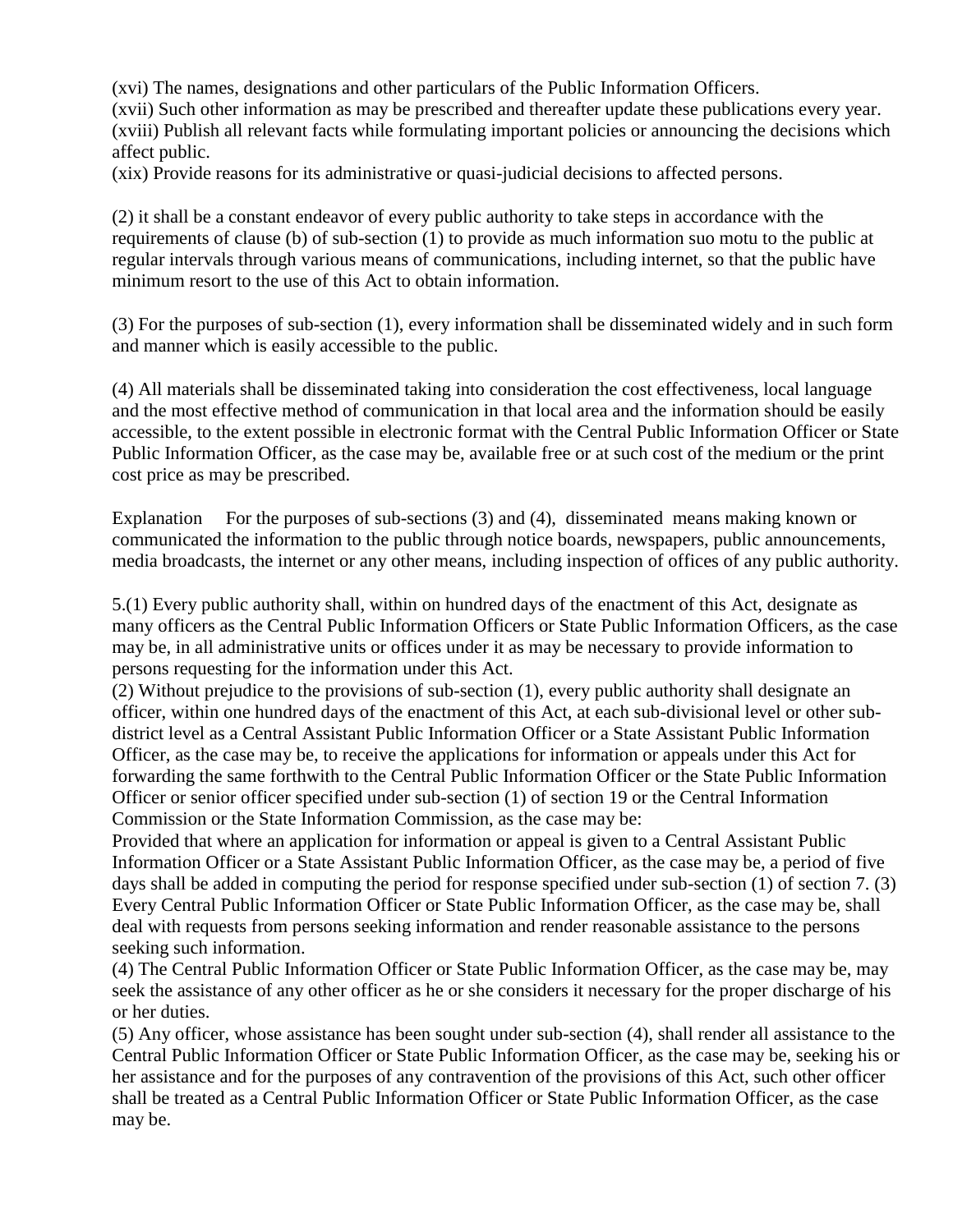6.(1) A person, who desires to obtain any information under this Act, shall make a request in writing or through electronic means in English or Hindi or in the official language of the area in which the application is being made, accompanying such fee as may be prescribed, to

(a) The Central Public Information Officer or State Public Information Officer, as the case may be, of the concerned public authority.

(b) The Central Assistant Public Information Officer or State Assistant Public Information Officer, as the case may be,

Specifying the particulars of the information sought by him or her.

Provided that where such request can not be made in writing, the Central Public Information Officer or State Public Information Officer, as the case may be, shall render all reasonable assistance to the person making the request orally to reduce the same in writing.

(2) An applicant making request for information shall not be required to give any reason for requesting the information or any other personal details except those that may be necessary for contacting him.

(3) Where an application is made to a public authority requesting for an information

- (i) Which is held by another public authority or
- (ii) The subject mater of which is more closely connected with the functions of another public authority.

The public authority, to which such application is made, shall transfer the application or such part of it as may be appropriate to that other public authority and inform the applicant immediately about such transfer.

Provided that the transfer of an application pursuant to this sub-section shall be made as soon as practicable but in no case later than five days from the date of receipt of the application.

7.(1) Subject to the proviso to sub-section (2) of section 5 or the proviso to sub-section (3) of section 6, the Central Public Information Officer or State Public Information Officer, as the case may be, on receipt of a request under section 6 shall, as expeditiously as possible, and in any case within thirty days of the receipt of the request, either provide the information on payment of such fee as may prescribed or reject the request for any of the reasons specified in sections 8 and 9.

Provided that where the information sought for concerns the life or liberty of a person, the same shall be provided within forty eight hours of the receipt of the request.

(2) If the Central Public Information Officer or State Public Information Officer, as the case may be, fails to give decision on the request for information within the period specified under sub-section (1), the Central Public Information Officer or State Public Information Officer, as the case may be, shall be deemed to have refused the request.

(3) Where a decision is taken to provide the information on payment of any further fee representing the cost of providing the information, the Central Public Information Officer or State Public Information Officer, as the case may be, shall send an intimation to the person making the request, giving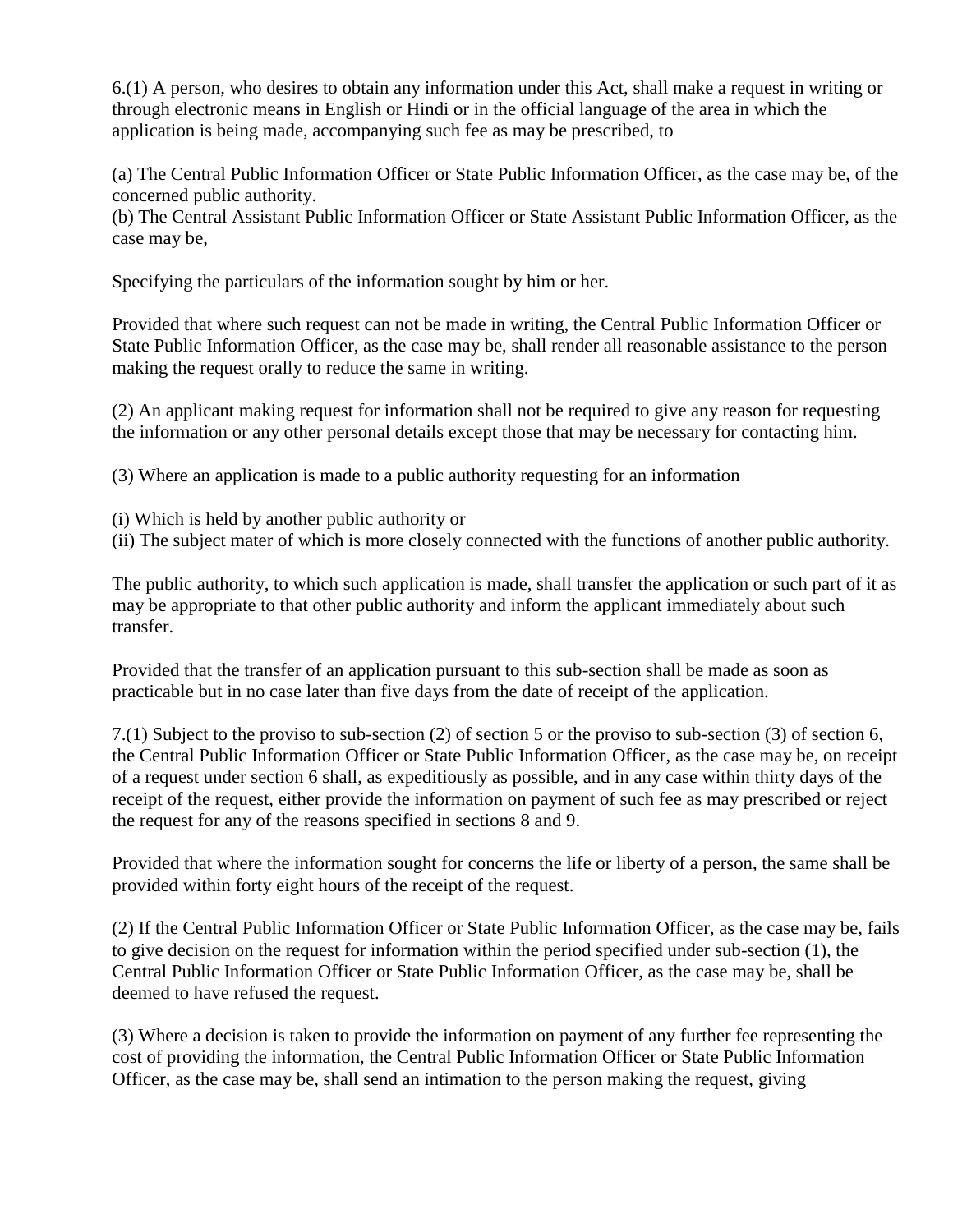(a) The details of further fees representing the cost of providing the information as determined by him, together with the calculations made to arrive at the amount in accordance with fee prescribed under subsection (1), requesting him to deposit that fees, and the period intervening between the dispatch of the said intimation and payment of fees shall be excluded for the purpose of calculating the period of thirty days referred to in that sub-section.

(b) Information concerning his or her right with respect to review the decision as to the amount of fees charged or the form of access provided, including the particulars of the appellate authority, time limit, process and any other forms.

(4) Where access to the record or a part thereof is required to be provided under this Act and the person to whom access is to be provided is sensorily disabled, the Central Public Information Officer or State Public Information Officer, as the case may be, shall provide assistance to enable access to the information, including providing such assistance as may be appropriate for the inspection.

(5) Where access to information is to be provided in the printed or in any electronic format, the applicant shall, subject to the provisions of sub-section (6), pay such fee as may be prescribed.

Provided that the fee prescribed under sub-section (1) of section 6 and sub-sections (1) and (5) of section 7 shall be reasonable and no such fee shall be charged from the persons who are of below poverty line as may be determined by the appropriate Government.

(6) Notwithstanding anything contained in sub-section (5), the person making request for the information shall provided the information free of charge where a public authority fails to comply with the time limits specified in sub-section  $(1)$ .

(7) Before taking any decision under sub-section (1), the Central Public Information Officer or State Public Information Officer, as the case may be, shall take into consideration the representation made by a third party under section 11.

(8) Where a request has been rejected under sub-section (1), the Central Public Information Officer or State Public Information Officer, as the case may be, shall communicate to the person making the request.

(i) The reasons for such rejection.

(ii) The period within which an appeal against such rejection may be preferred; and

(iii) The particulars of the appellate authority.

(9) An information shall ordinarily be provided in the form in which it is sought unless it would disproportionately divert the resources of the public authority or would be detrimental to the safety or preservation of the record in question.

8.(1) Notwithstanding anything contained in this Act, there shall be no obligation to give any citizen, –

(a) Information, disclosure of which would prejudicially affect the sovereignty and integrity of India, the security, strategic, scientific or economic interests of the State, relation with foreign State or lead to incitement of an offence.

(b) Information which has been expressly forbidden to be published by any court of law or tribunal or the disclosure of which may constitute contempt of court.

(c) Information, the disclosure of which would cause a breach of privilege of Parliament or the State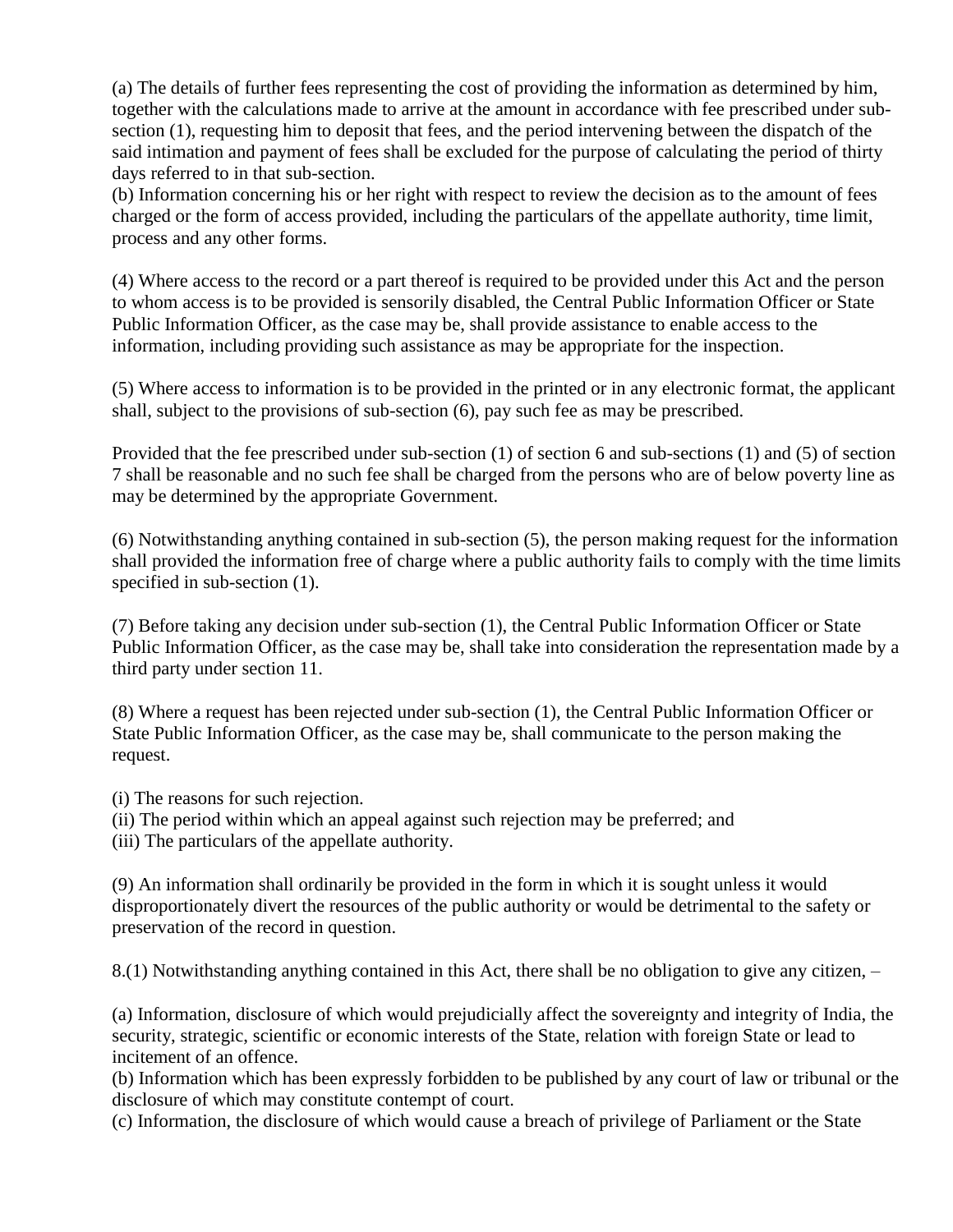Legislature.

(d) Information including commercial confidence, trade secrets or intellectual property, the disclosure of which would harm the competitive position of a third party, unless the competent authority is satisfied that larger public interest warrants the disclosure of such information.

(e) Information available to a person in his fiduciary relationship, unless the competent authority is satisfied that the larger public interest warrants the disclosure of such information.

(f) Information received in confidence from foreign Government.

(g) Information, the disclosure of which would endanger the life or physical safety of any person or identify the source of information or assistance given in confidence for law enforcement or security purposes.

(h) Information which would impede the process of investigation or apprehension or prosecution of offenders.

(i) Cabinet papers including records of deliberations of the Council of Ministers, Secretaries and other officers.

Provided that the decisions of Council of Ministers, the reasons thereof, and the material on the basis of which the decisions were taken shall be made public after the decisions has been taken, and the matter is complete, or over.

Provided further that those matters which come under the exemption specified in this section shall not be disclosed.

(j) Information which relates to personal information the disclosure of which has no relationship to any public activity or interest, or which would cause unwarranted invasion of the privacy of the individual unless the Central Public Information Officer or State Public Information Officer or the appellate authority, as the case may be, is satisfied that the larger public interest justifies the disclosure of such information.

Provided that the information which cannot be denied to the Parliament or a State Legislature shall not be denied to any person.

(2) Notwithstanding anything in the Official Secrets Act, 1923 not any of the exemptions permissible in accordance with sub-section (1), a public authority may allow access to information, if public interest in disclosure outweighs the harm to the protected interests.

(3) Subject to the provisions of clauses (a), (c) and (i) of sub-section (1), any information relating to any occurrence, event or matter which has taken place, occurred or happened twenty years before the date on which any request is made under section 6 shall be provided to any person making a request under that section.

Provided that where any question arises as to the date from which the said period of twenty years has to be computed, the decision of the Central Government shall be final, subject to the usual appeals provided for in this Act.

9.Without prejudice to the provisions of section 8, a Central Public Information Officer or State Public Information Officer, as the case may be, may reject a request for information where such a request for providing access would involve an infringement of copyright subsisting in a person other that the State.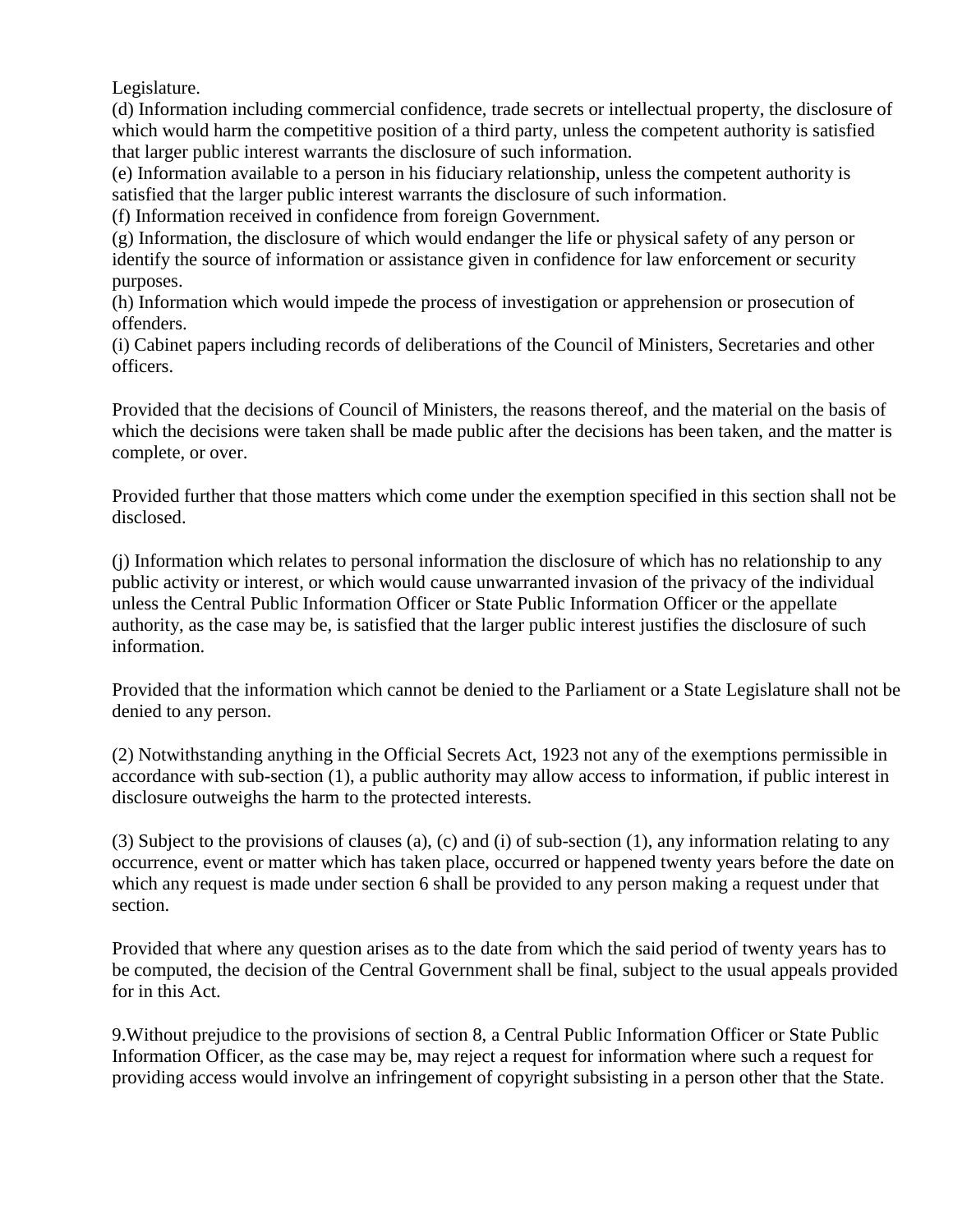10.(1) Where a request for access to information is rejected on the ground that it is in relation to information which is exempt from disclosure, then, notwithstanding anything contained in this Act, access may be provided to that part of the record which does not contain any information which is exempt from disclosure under this Act and which can reasonably be served from any part that contains exempt information.

(2) Where access is granted to a part of the record under sub-section (1), the Central Public Information Officer or State Public Information Officer, as the case may be, shall give a notice to the applicant, informing

(a) That only part of the record requested, after severance of the record containing information which is exempt from disclosure, is being provided.

(b) The reasons for the decision, including any findings on any material question of fact, referring to the material on which those findings were based.

(c) The name and designation of the person giving the decision.

(d) The details of the fees calculated by him or her and the amount of fee which the applicant is required to deposit, and

(e) His or her rights with respect to review of the decision regarding non-disclosure of part of the information, the amount of fee charged or the form of access provided, including the particulars of the senior officer specified under sub-section (1) of section 19 or the Central Information Commission or the State Information Commission, as the case may be, time limit, process and any other form of access.

11.(1) Where a Central Public Information Officer or State Public Information Officer, as the case may be, intends to disclose any information or record, or part thereof on a request made under this Act, which relates to or has been supplied by a third party and has been treated as confidential by that third party, the Central Public Information Officer or State Public Information Officer, as the case may be, shall, within five days from the receipt of the request, give a written five days from the receipt of the request, give a written notice to such third party of the request and of the fact that the Central Public Information Officer or State Public Information Officer, as the case may be, intends to disclose the information or record, or part thereof, and invite the third party to make a submission in writing or orally regarding whether the information should be disclosed, and such submission of the third party shall be kept in view while taking a decision about disclosure of information.

Provided that except in the case of trade or commercial secrets protected by law, disclosure may be allowed if the public interest in disclosure outweighs in importance any possible harm or injury to the interests of such third party.

(2) Where a notice is served by the Central Public Information Officer or State Public Information Officer, as the case may be, under sub-section (1) to a third party in respect of any information or record or part thereof, the third party shall, within ten days form the date of receipt of such notice, be given the opportunity to make representation against the proposed disclosure.

(3) Notwithstanding anything contained in section 7, the Central Public Information Officer or State Public Information Officer, as the case may be, shall, within forty days after receipt of the request under section 6, if the third party has been given an opportunity to make representation under sub-section (2), make a decision as to whether or not to disclose the information or record or part thereof and give in writing the notice of his decision to take third party.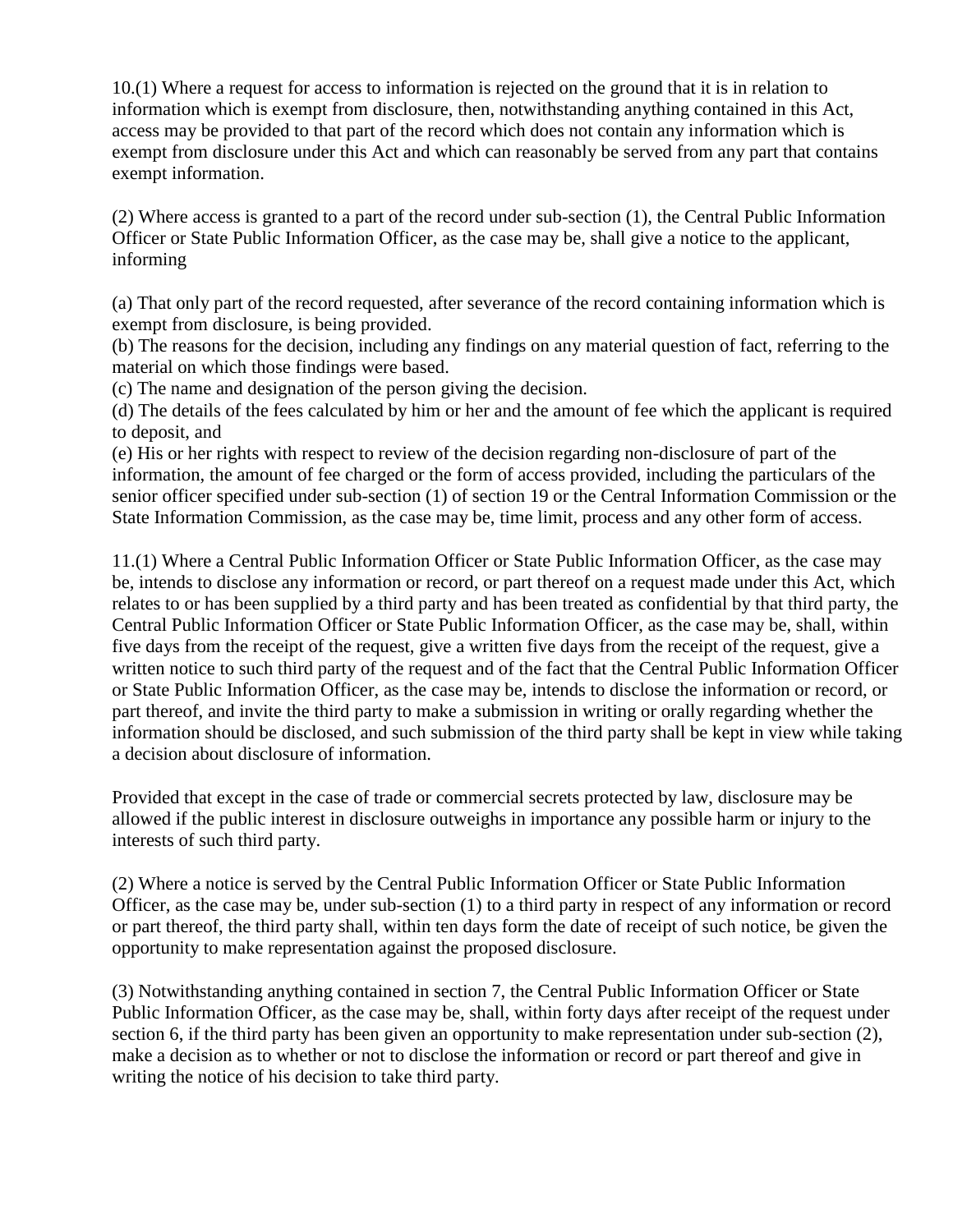(4) A notice given under sub-section (3) shall include a statement that the third party to whom the notice is given is entitled to prefer an appeal under section 19 against the decision.

#### **CHAPTER III**

#### **THE CENTRAL INFORMATION COMMISSION**

12.(1) The Central Government shall, by notification in the official Gazette, constitute a body to be known as the Central Information Commission to exercise the powers conferred on, and to perform the functions assigned to, it under this Act.

(2) The Central Information Commission shall consist of

a) The Chief Information Commissioner, and

b) Such number of Central Information Commissioners, not exceeding ten, as may be deemed necessary.

(3) The Chief Information Commissioner and the Information Commissioners shall be appointed by the President on the recommendation of a committee consisting of

(i) The Prime Minister, who shall be the Chairperson of the Committee.

- (ii) The Leader of Opposition in the Lok Sabha, and
- (iii) A Union Cabinet Minister to be nominated by the Prime Minister.

Explanation : For the purposes of removal of doubts, it is hereby declared that where the Leader of Opposition in the house of the people has not been recognized as such, the Leader of the single largest group in opposition of the Government in the house of the people shall be deemed to be the Leader of Opposition.

(4) The general superintendence, direction and management of the affairs of the Central Information Commission shall vest in the Chief Information Commissioner who shall be assisted by the Information Commissioners and may exercise all such powers and do all such acts and things which may be exercised or done by the Central Information Commission autonomously without being subjected to directions by any other authority under this Act.

(5) The Chief Information Commissioner and Information Commissioners shall be persons of eminence in public life with wide knowledge and experience in law, science and technology, social service, management, journalism, mass media or administration and governance.

(6) The Chief Information Commissioner or an Information Commissioner shall not be a Member of Parliament or Member of the Legislature of any State or Union territory, as the case may be, or hold any other office of profit or connected with any political party or carrying on any business or pursuing any profession.

(7) The headquarters of the Central Information Commission shall be at Delhi and the Central Information Commission may, with the previous approval of the Central Government, establish offices at other places in India.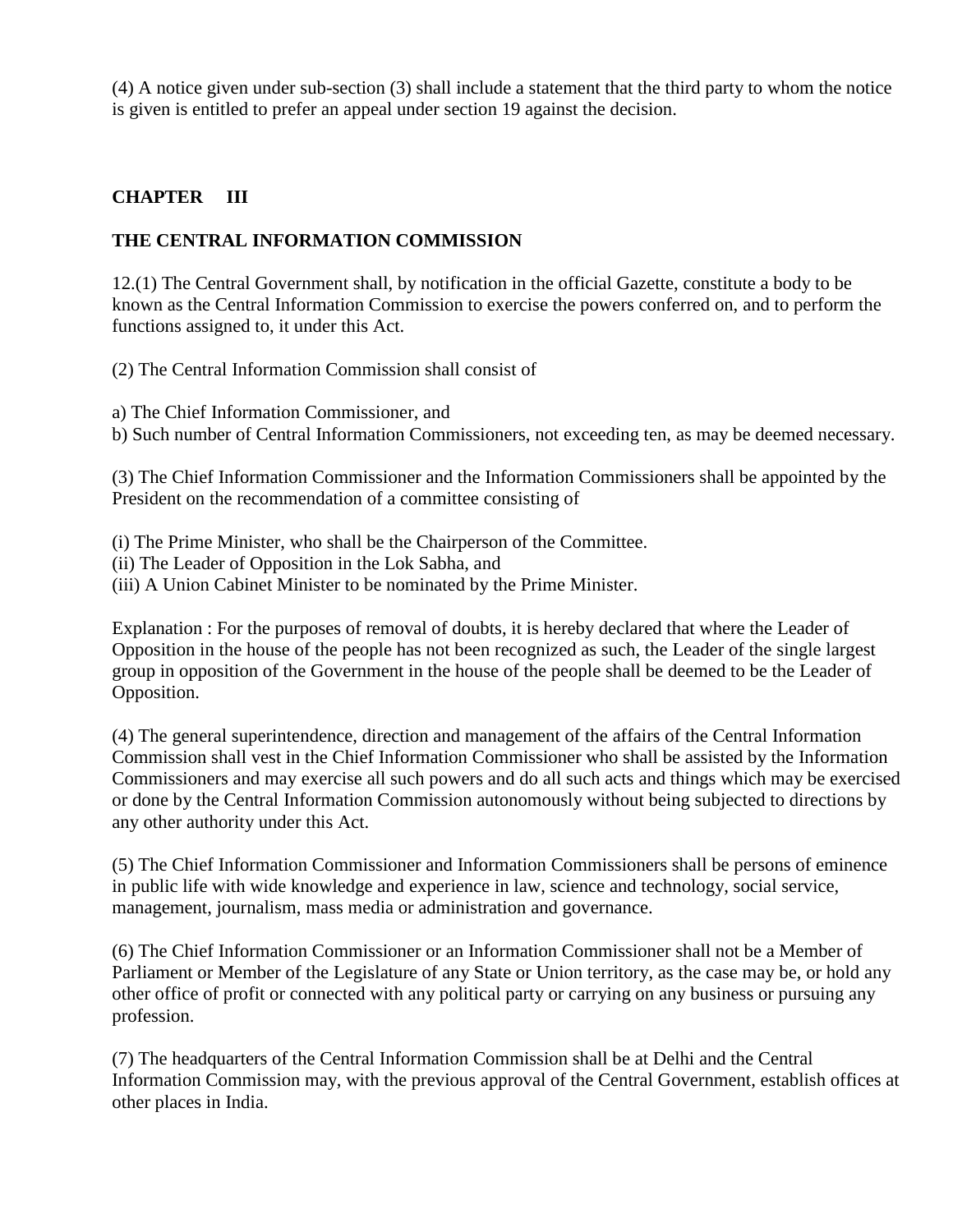13.(1) The Chief Information Commissioner shall hold office for a term of five years from the date on which he enters upon his office and shall not be eligible for reappointment.

Provided that no Chief Information Commissioner shall hold office as such after he has attained the age of sixty five years.

(2) Every Information Commissioner shall hold office for a term of five years from the date on which he enters upon his office or till he attains the age of sixty five years, whichever is earlier, and shall not be eligible for reappointment as such Information Commissioner.

Provided that every Information Commissioner shall, on vacating his office under this sub-section be eligible for appointment as the Chief Information Commissioner in the manner specified in sub-section (3) of section 12.

Provided further that where the Information Commissioner is appointed as the Chief Information Commissioner, his term of office shall not be more than five years in aggregate as the Information Commissioner and the Chief Information Commissioner.

(3) The Chief Information Commissioner or an Information Commissioner shall before he enters upon his office make and subscribe before the President or some other person appointed by him in that behalf, an oath or affirmation according to the form set out for the purpose in the First Schedule.

(4) The Chief Information Commissioner or an Information Commissioner may, at any time, by writing under his hand addressed to the President, resign from his office.

Provided that the Chief Information Commissioner or an Information Commissioner may be removed in the manner specified under section 14.

(5) The salaries and allowance payable to and other terms and conditions of service of

(a) The Chief Information Commissioner shall be the same as that of the Chief Election Commissioner. (b) An Information Commissioner shall be the same as that of an Election Commissioner.

Provided that if the Chief Information Commissioner or an Information Commissioner, at the time of his appointment is, in receipt of a pension, other than a disability or wound pension, in respect of any previous service under the Government of India or under Government of a State, his salary in respect of the service as the Chief Information Commissioner or an Information Commissioner shall be reduced by the amount of that pension including any portion of pension which was commuted and pension equivalent of other forms of retirement benefits excluding pension equivalent of retirement gratuity.

Provided further that if the Chief Information Commissioner or an Information Commissioner if, at the time of his appointment is, in receipt of retirement benefits in respect of any previous service rendered in a Corporation established by or under any Central Act or State Act or a Government company owned or controlled by the Central Government or the State Government, his salary in respect of the service as the Chief Information Commissioner or an Information Commissioner shall be reduced by the amount of pension equivalent to the retirement benefits.

Provided also that the salaries, allowances and other conditions of service of the Chief Information Commissioner and the Information Commissioners shall not be varied to their disadvantage after their appointment.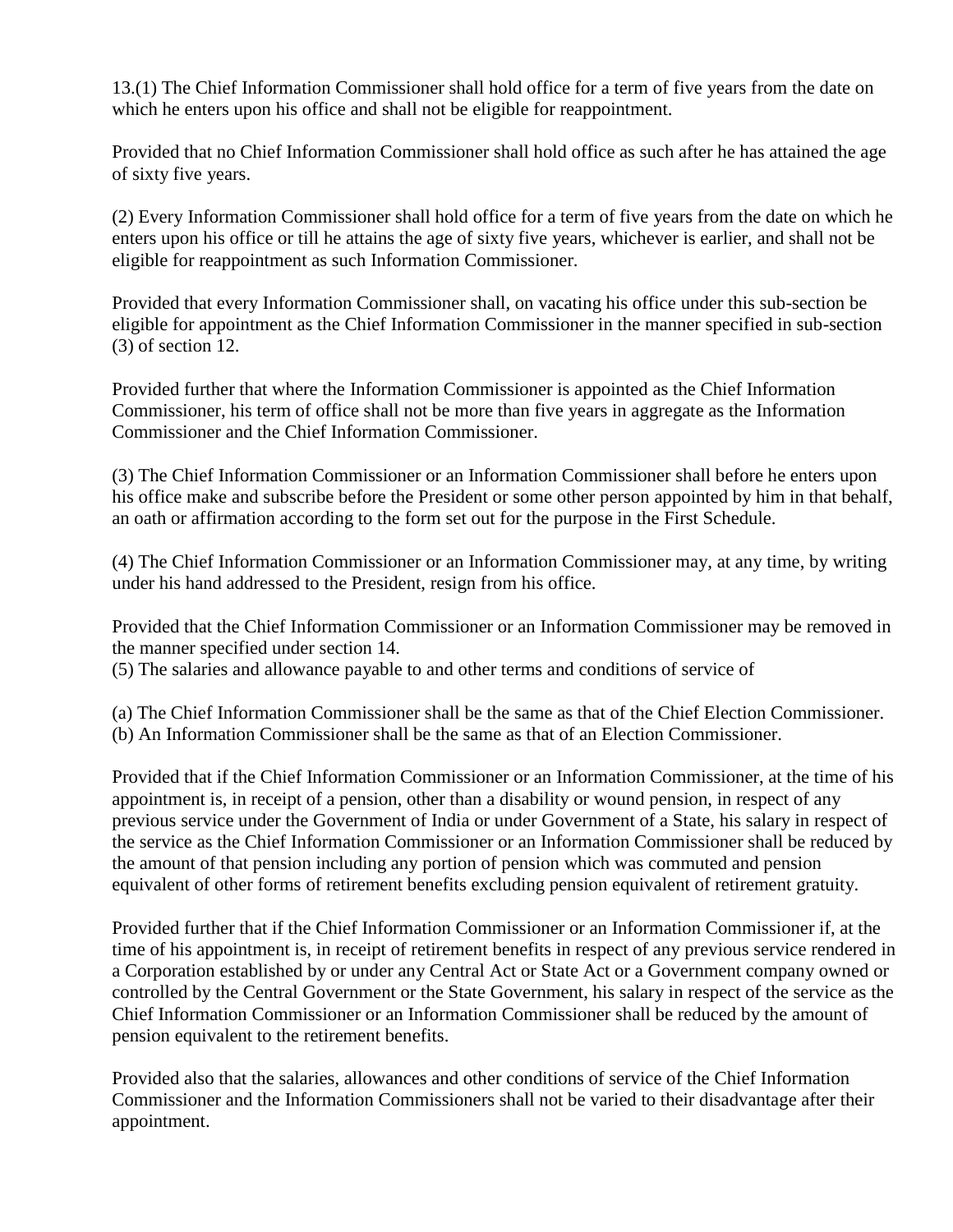(6) The Central Government shall provide the Chief Information Commissioner and the Information Commissioners with such officers and employees as may be necessary for the efficient performance of their functions under this Act, and the salaries and allowances payable to and the terms and conditions of service of the officers and other employees appointed for the purpose of this Act shall be such as may be prescribed.

14.(1) Subject to the provisions of sub-section (3), the Chief Information Commissioner or any Information Commissioner shall be removed from his office only by order of the President on the ground of proved misbehavior or incapacity after the Supreme Court, on a reference made to it by the President, has, on inquiry, reported that the Chief Information Commissioner or any Information Commissioner, as the case may be, ought on such ground be removed.

(2) The President may suspend from office, and if deem necessary prohibit also from attending the office during inquiry, the Chief Information Commissioner or an Information Commissioner in respect of whom a reference has been made to the Supreme Court under sub-section (1) until the President has passed orders on receipt of the report of the Supreme Court on such reference.

(3) Notwithstanding anything contained in sub-section (1), the President may by order remove from office the Chief Information Commissioner or any Information Commissioner if the Chief Information Commissioner or an Information Commissioner, as the case may be,

(a) Is adjudge an insolvent; or

(b) Has been convicted of an offence which, in the opinion of the President, involves moral turpitude; or

(c) Engages during his term of office in any paid employment outside the duties of his office; or

(d) Is, in the opinion of the President, unfit to continue in office by reason of infirmity of mind or body; or

(e) Has acquired such financial or other interest as is likely to affect prejudicially his functions as the Chief Information Commissioner or any Information Commissioner.

(4) If the Chief Information Commissioner or any Information Commissioner in any way, concerned or interested in any contract or agreement made by or on behalf of the Government of India or participates in any way in the profit thereof in any benefit or emolument arising there from otherwise than as a member and in common with the other members of an incorporated company, he shall, for the purposes of sub-section (1), be deemed to be guilty of misbehavior.

# **CHAPTER IV**

## **THE STATE INFORMATION COMMISSION**

15.(1) Every State Government shall, by notification in the Official Gazette, constitute a body to be known as the (Name of the State) Information Commission to exercise the powers conferred on, and to perform the functions assigned to, it under this Act.

(2) The State Information Commission shall consist of

(a) The State Chief Information Commissioner, and

(b) Such number of State Information Commissioners, not exceeding ten, as may be deemed necessary.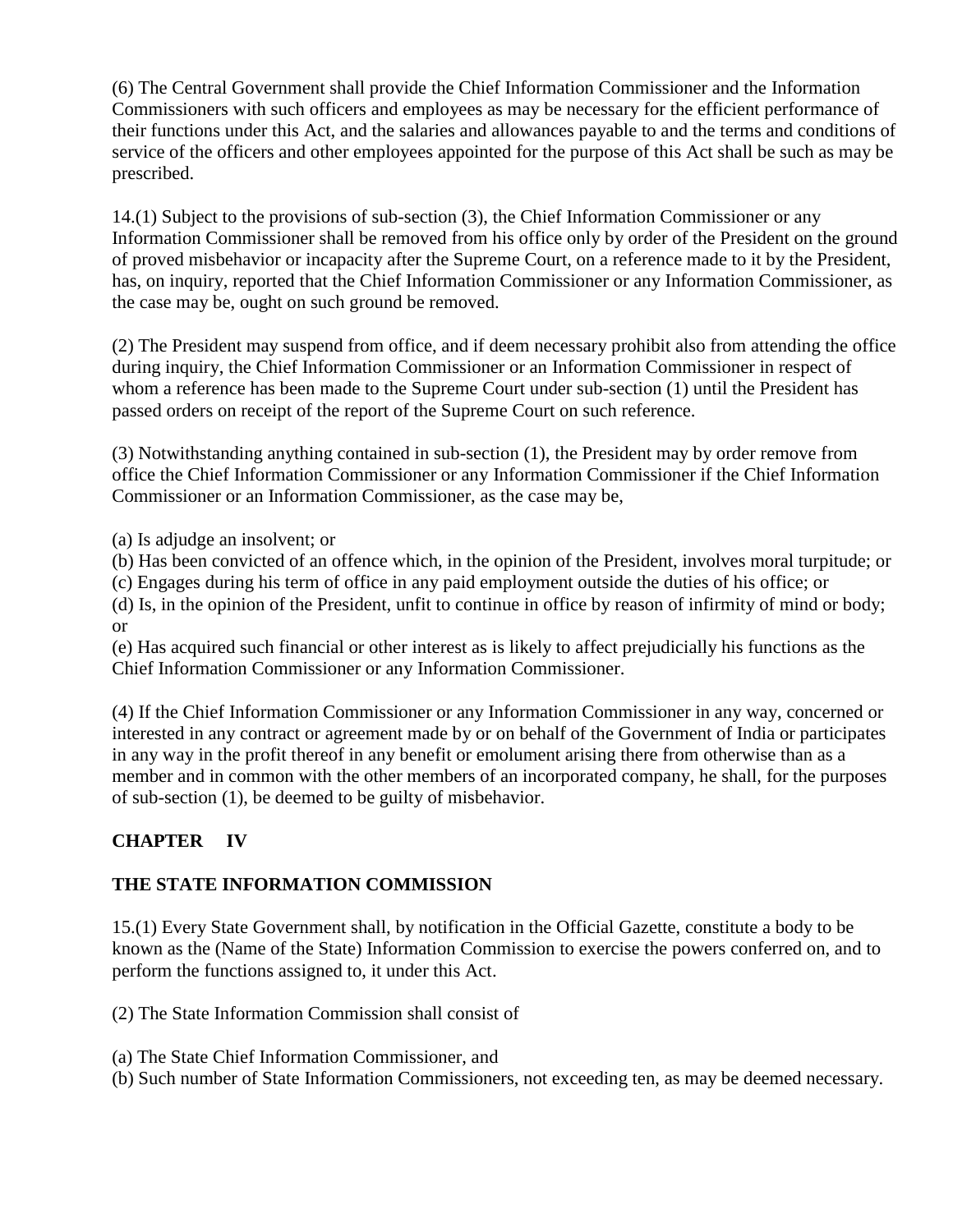(3) The State Chief Information Commissioner and the State Information Commissioners shall be appointed by the Governor on the recommendation of a committee consisting of

- (i) The Chief Minister, who shall be the Chairperson of the committee.
- (ii) The Leader of Opposition in the Legislative Assembly; and

(iii) A Cabinet Minister to be nominated by the Chief Minister.

Explanation : For the purposes of removal of doubts, it is hereby declared that where the leader of Opposition in the Legislative Assembly has not been recognized as such, the Leader of the single largest group in opposition of the Government in the Legislative Assembly shall be deemed to be the leader of Opposition.

(4) The general superintendence, direction and management of the affairs of the State Information Commission shall vest in the State Chief Information Commissioner who shall be assisted by the State Information Commissioners and may exercise all such powers and do all such acts and things which may be exercised or done by the State Information Commission autonomously without being subjected to directions by any other authority under this Act.

(5) The State Chief Information Commissioner and the State Information Commissioners shall be persons of eminence in public life with wide knowledge and experience in law, science and technology, social service, management, journalism, mass media or administration and governance.

(6) The State Chief Information Commissioner or a State Information Commissioner shall not be a Member of Parliament or Member of Legislature of any State or Union territory, as the case may be, or hold any other office of profit or connected with any political party or carrying on an business or pursuing any profession.

(7) The Headquarters of the State Information Commission shall be at such place in the State as the State Government may, by notification in the Official Gazette, specify and the State Information Commission may, with the previous approval of the State Government, establish offices at other places in the State.

16.(1) The State Chief Information Commissioner shall hold office for a term of five years from the date on which he enters upon his office and shall not be eligible for reappointment.

Provided that no State Chief Information Commissioner shall hold office as such after he has attained the age of sixty-five years.

(2) Every State Information Commissioner shall hold office for a term of five years from the date on which he enters upon his office or till he attains the age of sixty-five years, whichever is earlier, and shall not be eligible for reappointment as such State Information Commissioner.

Provided that every State Information Commissioner shall, on vacating his office under this sub-section, be eligible for appointment as the State Chief Information Commissioner in the manner specified in subsection (3) of section 15.

Provided further that where the State Information Commissioner is appointed as the State Chief Information Commissioner, his term of office shall not be more than five years in aggregate as the State Information Commissioner and the State Chief Information Commissioner.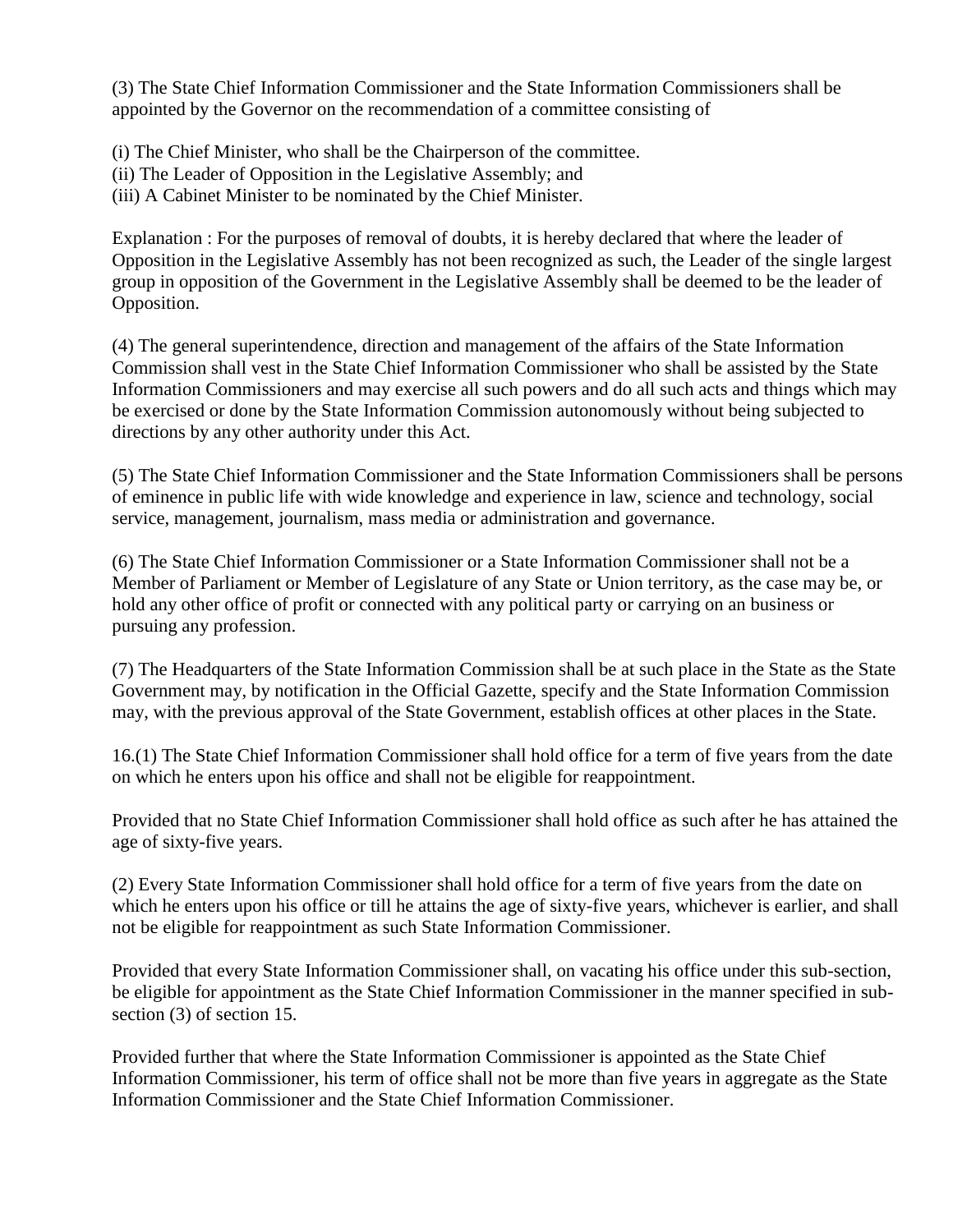(3) The State Chief Information Commissioner or a State Information Commissioner, shall before he enters upon his office make and subscribe before the Governor or some other person appointed by him in that behalf, on oath or affirmation according to the form set out for the purpose in the First Schedule.

(4) The State Chief Information Commissioner or a State Information Commissioner may, at any time, by writing under his hand addressed to the Governor, resign from his office.

Provided that the State Chief Information Commissioner or a State Information Commissioner may be removed in the manner specified under section 17.

(5) The salaries and allowances payable to and other terms and conditions of service of

(a) The State Chief Information Commissioner shall be the same as that of an Election Commissioner. (b) The State Information Commissioner shall be the same as that of the Chief Secretary to the State Government.

Provided that if the State Chief Information Commissioner or a State Information Commissioner, at the time of his appointment is, in receipt of a pension, other than a disability or wound pension, in respect of any previous service under the Government of India or under the Government of a State, his salary in respect of the service as the State Chief Information Commissioner or a State Information Commissioner shall be reduced by the amount of that pension including any portion of pension which was commuted and pension equivalent of other forms of retirement benefits excluding pension equivalent of retirement gratuity.

Provided further that where the State Chief Information Commissioner or a State Information Commissioner if, at the time of his appointment is, in receipt of retirement benefits in respect of any previous service rendered in a Corporation established by or under any Central Act or State Act or a Government company owned or controlled by the Central Government or the State Government, his salary in respect of the service as the State Chief Information Commissioner or the State Information Commissioner shall be reduced by the amount of pension equivalent to the retirement benefits.

Provided also that the salaries, allowances and other conditions of service of the State Chief Information Commissioner and the State Information Commissioners shall not be varied to their disadvantage after their appointment.

(6) The State Government shall provide the State Chief Information Commissioner and the State Information Commissioners with such officers and employees as may be necessary for the efficient performance of their functions under this act, and the salaries and allowances payable to and the terms and conditions of service of the officers and other employees appointed for the purpose of this Act shall be such as may be prescribed.

17.(1) Subject to the provisions of sub-section (3), the State Chief Information Commissioner or a State Information Commissioner shall be removed from his office only by order of the Governor on the ground of proved misbehavior or incapacity after the Supreme Court, on a reference made to it by the Governor, has on inquiry, reported that the State Chief Information Commissioner or a State Information Commissioner, as the case may be, ought on such ground be removed.

(2) The Governor may suspend from office, and if deem necessary prohibit also from attending the office during inquiry, the State Chief Information Commissioner or a State Information Commissioner in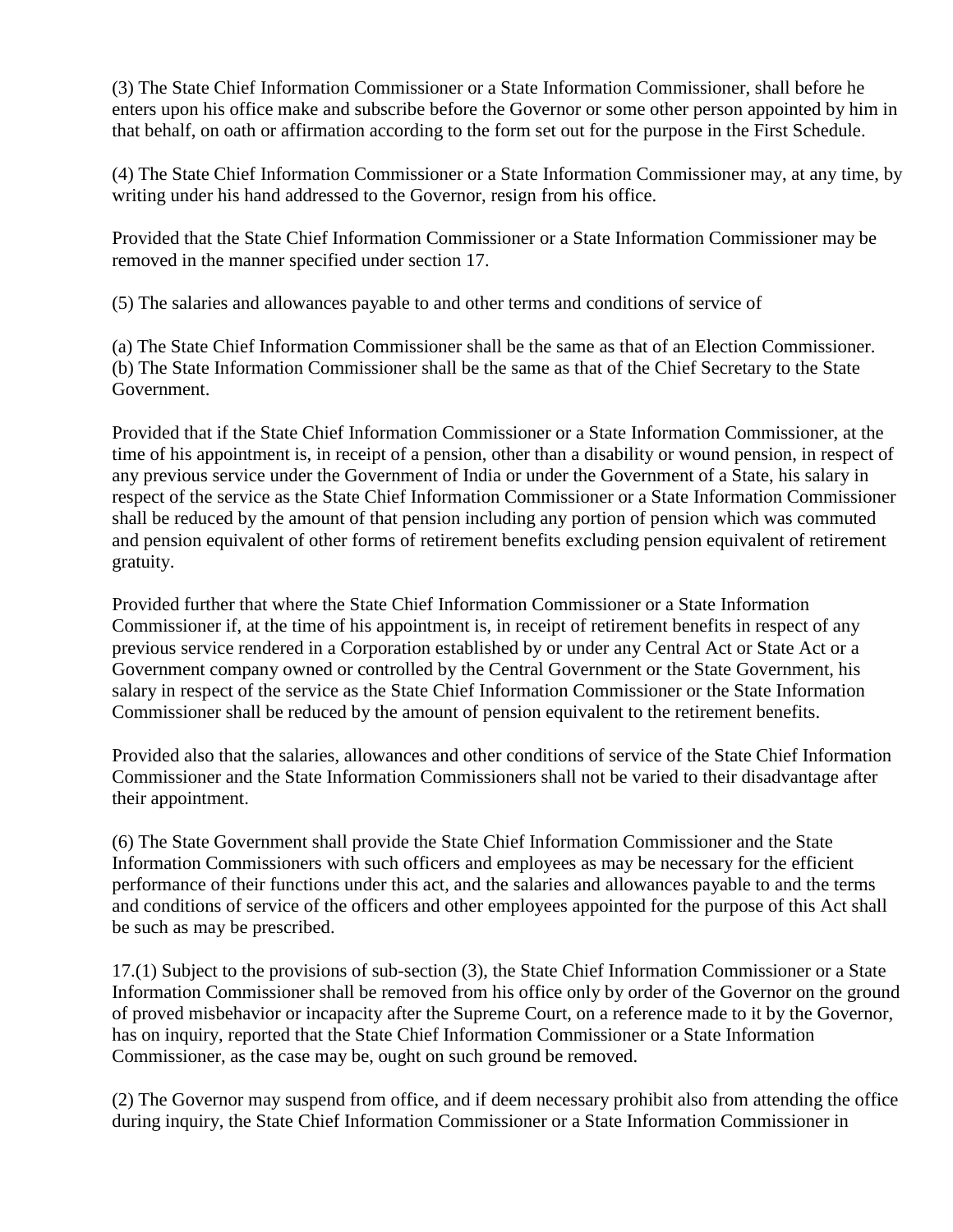respect of whom a reference has been made to the Supreme Court under sub-section (1) until the Governor has passed orders on receipt of the report of the Supreme Court on such reference.

(3) Notwithstanding anything contained in sub-section (1), the Governor may by order remove from office the State Chief Information Commissioner or a State Information Commissioner if a State Chief Information Commissioner or a State Information Commissioner, as the case may be, –

(a) Is adjudged an insolvent; or

(b) Has been convicted of an offence which, in the opinion of the Governor, involves moral turpitude; or

(c) Engages during his term of office in any paid employment outside the duties of his office; or

(d) Is, in the opinion of the Governor, unfit to continue in office by reason of infirmity of mind or body; or

(e) Has acquired such financial or other interest as is likely to affect prejudicially his functions as the State Chief Information Commissioner or a State Information Commissioner.

(4) It the State Chief Information Commissioner or a State Information Commissioner in any way, concerned or interested in any contract or agreement made by or on behalf of the Government of the State or participates in any way in the profit thereof or in any benefit or emoluments arising there from otherwise than as a member and in common with the other members of an incorporated company, he shall, for the purposes of sub-section (1), be deemed to be guilty of misbehavior.

# **CHAPTER V**

## **POWERS AND FUNCTIONS OF THE INFORMATION COMMISSIONS, APPEAL AND PENALTIES**

18.(1) Subject to the provisions of this Act, it shall be the duty or the Central Information Commission or State Information Commission, as the case may be, to receive and inquire into a complaint from any person.

(a) Who has been unable to submit a request to a Central Public Information Officer or State Public Information Officer, as the case may be, either by reason that no such officer has been appointed under this Act, or because the Central Assistant Public Information Officer or State Assistant Public Information Officer, as the case may be, has refused to accept his or her application for information or appeal under this Act for forwarding the same to the Central Public Information Officer or State Public Information Officer or senior officer specified in sub-section (1) of section 19 or the Central Information Commission or the State Information Commission, as the case may be;

(b) Who has been refused access to any information requested under this Act.

(c) Who has not been given a response to a request for information or access to information within the time limit specified under this Act.

(d) Who has been required to pay an amount of fee which he or she considers unreasonable.

(e) Who believes that he or she has been given incomplete, misleading or false information under this Act; and

(f) In respect of any other matter relating to requesting or obtaining access to records under this Act.

(2) Where the Central Information Commission or State Information Commission, as the case may be, is satisfied that there are reasonable grounds to inquire into the matter, it may initiate an inquiry in respect thereof.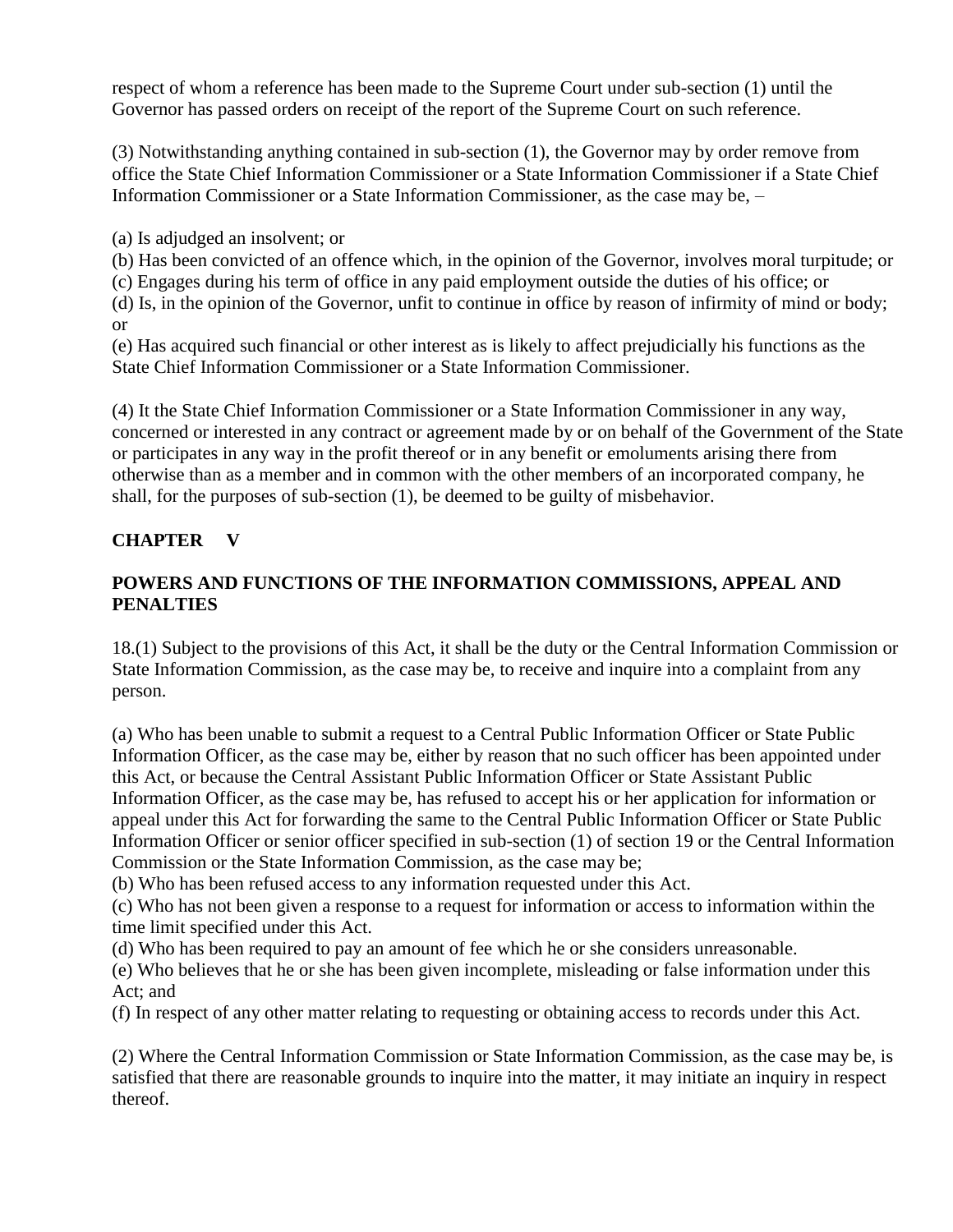(3) The Central Information Commission or State Information Commission, as the case may be, shall while inquiring into any matter under this section, have the same powers as are vested in a civil court while trying a suit under the Code of Civil Procedure, 1908, in respect of the following matters, namely

(a) Summoning and enforcing the attendance of persons and compel them to give oral or written evidence on oath and to produce the documents or things.

- (b) Requiring the discovery and inspection of documents.
- (c) Receiving evidence of affidavit.
- (d) Requisitioning any public record or copies thereof from any court or office.
- (e) Issuing summons for examination of witness or documents; and
- (f) Any other matter which may be prescribed.

(4) Notwithstanding anything inconsistent contained in any other Act of Parliament of State Legislature, as the case may be, the Central Information Commission or the State Information Commission, as the case may be, may, during the inquiry of any complaint under this Act, examine any record to which this Act applied which is under the control of the public authority, and no such record may be withheld from it on any grounds.

19.(1) Any person who, does not receive a decision within the time specified in sub-section (1) or clause (a) of sub-section (3) of section 7, or is aggrieved by a decision of the Central Public Information Officer or State Public Information Officer, as the case may be, may within thirty days from the expiry of such period or from the receipt of such a decision prefer an appeal to such officer who is senior in rand to the Central Public Information Officer or State Public Information Officer as the case may be, in each public authority.

Provided that such officer may admit the appeal after the expiry of the period of thirty days if he or she is satisfied that the appellant was prevented by sufficient cause from filing the appeal in time.

(2) Where an appeal is preferred against an order made by a Central Public Information Officer or State Public Information Officer, as the case may be, under section 11 to disclose third party information, the appeal by the concerned third party shall be made within thirty days from the date of the order.

(3) A second appeal against the decision under sub-section (1) shall lie within ninety days from the date on which the decision should have been made or was actually received, with the Central Information Commission or the State Information Commission.

Provide that Central Information Commission or the State Information Commission, as the case may be, may admit the appeal after the expiry of the period of ninety days if it is satisfied that the appellant was prevented by sufficient cause from filing the appeal in time.

(4) If the decision of the Central Public Information Officer or State Public Information Officer, as the case may be, against which an appeal is preferred relates to information of a third party, the Central Information Commission or State Information Commission, as the case may be, shall give a reasonable opportunity of being heard to that third party.

(5) In any appeal proceedings, the onus to prove that a denial of a request was justified shall be on the Central Public Information Officer or State Public Information Officer, as the case may be, who denied the request.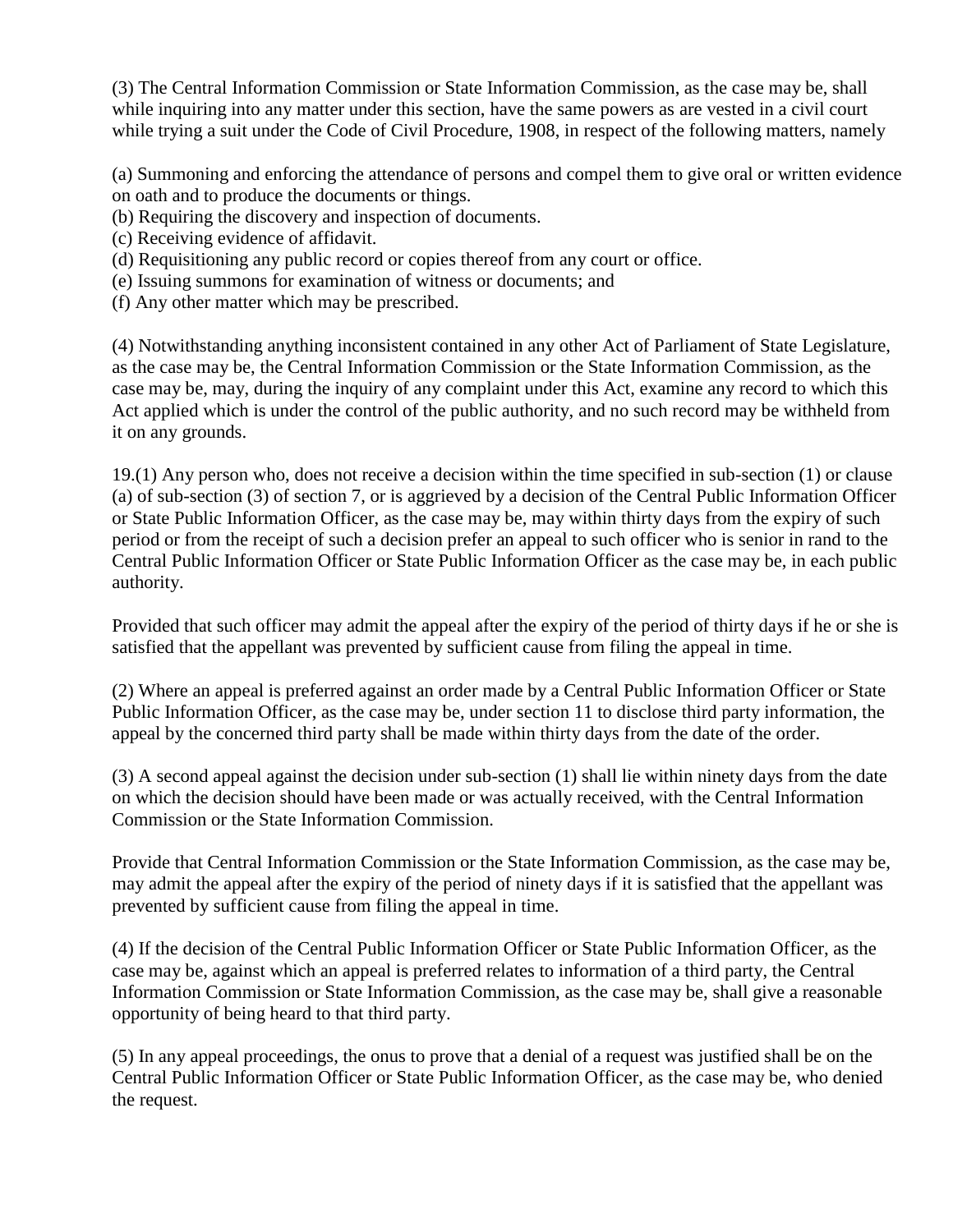(6) An appeal under sub-section (1) or sub-section (2) shall be disposed of within thirty days of the receipt of the appeal or within such extended period not exceeding a total of forty-five days from the date of filing thereof, as the case may be, for reasons to be recorded in writing.

(7) The decision of the Central Information Commission or State Information Commission, as the case may be, shall be binding.

(8) In its decision, the Central Information Commission or State Information commission, as the case may be, has the power to

(a) Require the public authority to take any such steps as may be necessary to secure compliance with the provisions of this Act, including

(i) By providing access to information, if so requested, in a particular form.

(ii) By appointing a Central Public Information Officer or State Public Information Officer, as the case may be.

(iii) By publishing certain information or categories of information.

(iv) By making necessary changes to its practices in relation to the maintenance, management and destruction of records.

(v) By enhancing the provision of training on the right to information for its officials.

(vi) By providing it with an annual report in compliance with clause (b) of sub-section (1) of section 4.

(b) Require the public authority to compensate the complainant for any loss or other detriment suffered.

(c) Impose any of the penalties provided under this Act.

(d) Reject the application.

(9) The Central Inforamtion Commission or State Information Commission, as the case may be, shall give notice of its decision, including any right of appeal, to the complainant and the public authority.

(10) The Central Inforamtion Commission or State Information Commission, as the case may be, shall decide the appeal in accordance with such procedure as may be prescribed.

20.(1) where the Central Information Commission or the State Information Commission, as the case may be, at the time of deciding any complaint or appeal is of the opinion that the Central Public Information Officer or the State Public Information Officer, as the case may be, without any reasonable cause, refused to receive an application for information or has not furnished information within the time specified under sub-section (1) of section 7 or malafidely denied the request for information or knowingly given incorrect, incomplete or misleading information or destroyed information which was the subject of the request or obstructed in any manner in furnishing the information, it shall impose a penalty of two hundred and fifty rupees each day till application is received or information is furnished, so however, the total amount of such penalty shall not exceed twenty-five thousand rupees.

Provided that the Central Public Information Officer or the State Public Information Officer, as the case may be, shall be given a reasonable opportunity of being heard before any penalty is imposed on him.

Provided further that the burden of proving that he acted reasonably and diligently shall be on the Central Public Information Officer or the State Public Information Officer, as the case may be.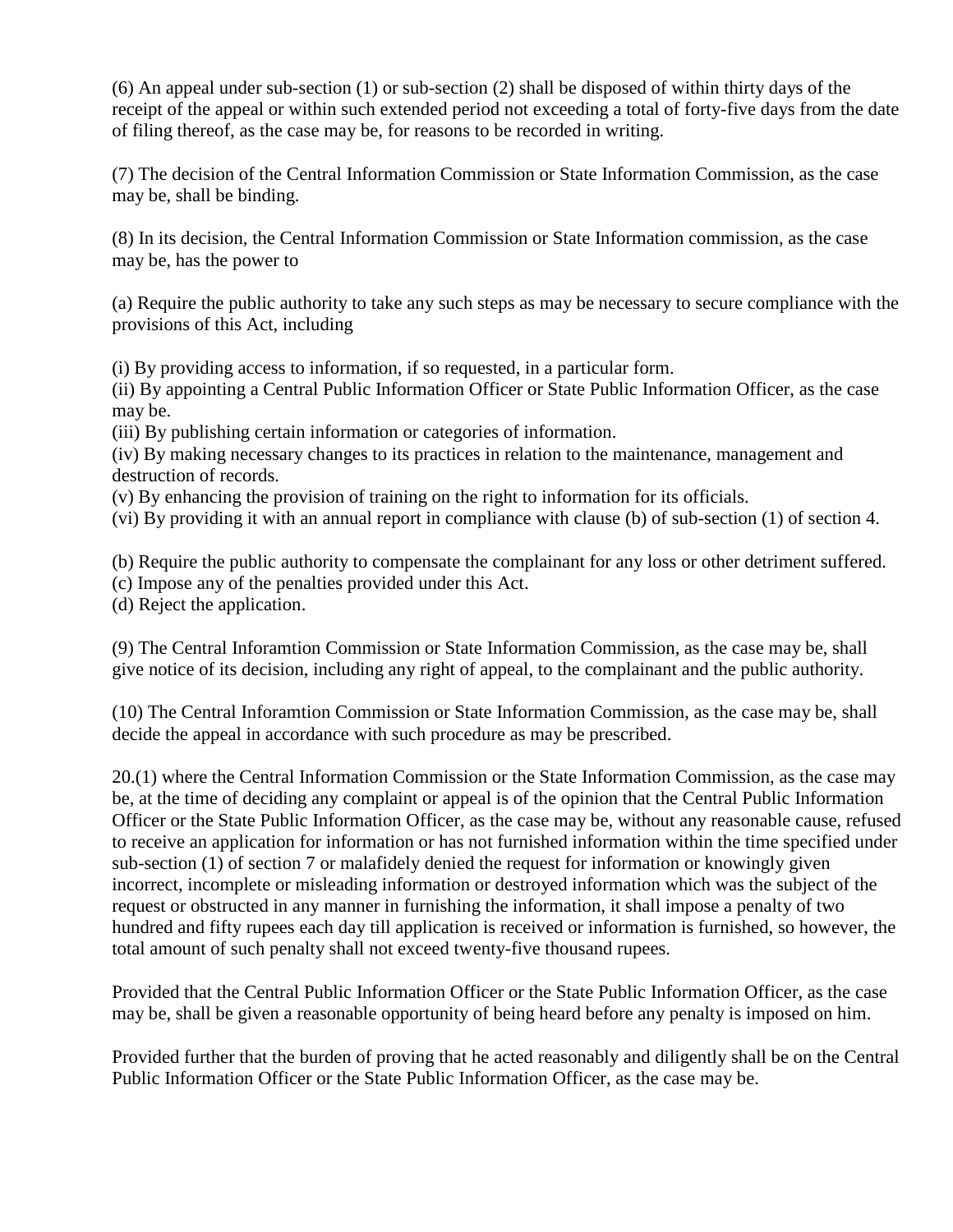(2) Where the Central Information Commission or the State Information Commission, as the case may be, at the time of deciding any complaint or appeal is of the opinion that the Central Public Information Officer or the State Public Information Officer, as the case may be, has, without any reasonable cause and presently, failed to receive an application for information or has not furnished information within the time specified under sub-section (1) of section 7 or malafidely denied the request for information knowingly given incorrect, incomplete or misleading information or destroyed information which was the subject of the request or obstructed in an manner in furnishing the information, it shall recommend for disciplinary action against the Central Public Information Officer or the State Public Information Officer, as the case may be, under the service rules applicable to him.

## **CHAPTER VI**

## **MISCELLANEOUS**

21.No suit, prosecution or other legal proceeding shall lie against any person of anything which is in good faith done or intended to be done under this Act or any rule made there under. 22.The provisions of this Act shall have effect notwithstanding anything inconsistent therewith contained in the Official Secrets Act, 1923, and any other law for the time being in force or in any instrument having effect by virtue of any law other than this Act.

23.No court shall entertain any suit, application or other proceeding in respect of any order made under this Act and no such order shall be called in question otherwise than by way of an appeal under this Act. 24.(1) Nothing contained in this Act shall apply to the intelligence and security organizations specified in the Second Schedule, being organizations established by the Central Government or any information furnished by such organizations to that Government.

Provided that the information pertaining to the allegations of corruption and human rights violations shall not be excluded under this sub-section.

Provided further that in the case of information sought for is in respect of allegations of violation of human rights, the information shall only be provided after the approval of the Central Information Commission, and notwithstanding anything contained in section7, such information shall be provided within forty-five days from the date of receipt of request.

(2) The Central Government may, be notification in the Official Gazette, amend the Scheduled by including therein any other intelligence or security organization established by that Government or omitting there from an organization already specified therein and on the publication of such notification, such organization shall be deemed to be included in or, as the case may be, omitted from the Schedule.

(3) Every notification issued under sub-section (2) shall be laid before each House of Parliament.

(4) Nothing contained in this Act shall apply to such intelligence and security organization being organizations established by the State Government, as that Government may, from time to time, by notification in the Official Gazette, specify.

Provided that the information pertaining to the allegations of corruption and human rights violations shall not be excluded under this sub-section.

Provided further that in the case of information sought for is in respect of allegations of violation of human rights, the information shall only be provided after the approval of the State Information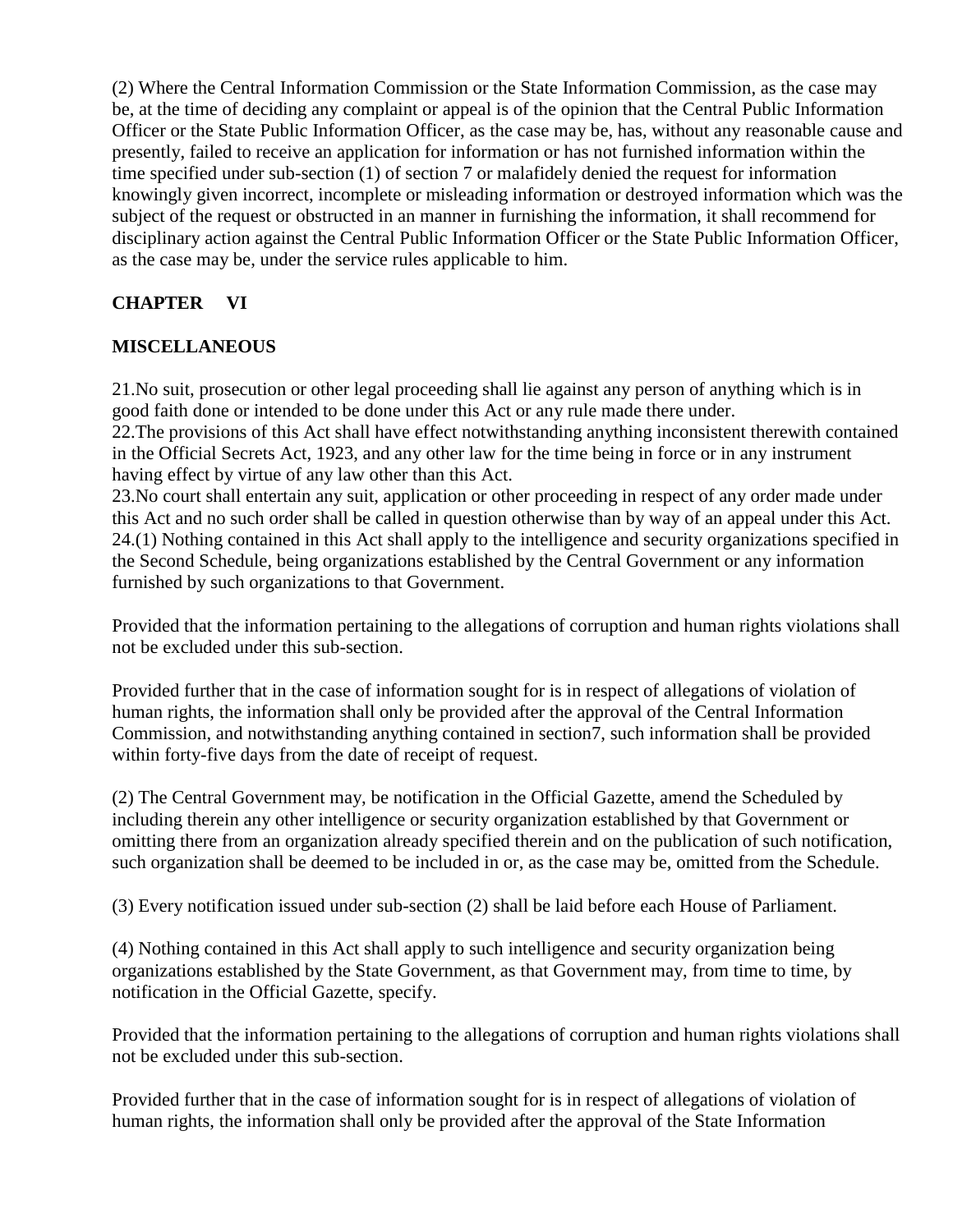Commission and, notwithstanding anything contained in section 7, such information shall be provided within forty-five days from the date of the receipt of request.

(5) Every Notification issued under sub-section (4) shall be laid before the State Legislature.

25.(1) The Central Information Commission or State Information Commission, as the case may be, shall, as soon as practicable after the end of each year, prepare a report on the implementation of the provisions of this Act during the year and forward a copy thereof to the appropriate Government.

(2) Each Ministry or Department shall, in relation to the public authorities within their jurisdiction, collect and provide such information to the Central Information Commission or State Information Commission, as the case may be, as is required to prepare the report under this section and comply with the requirements concerning the furnishing of that information and keeping of records for the purposes of this section.

(3) Each report shall state in respect of the year to which the report relates

(a) The number of requests made to each public authority.

(b) The number of decisions where applicants were not entitled to access to the documents pursuant to the requests, the provisions of this Act under which these decisions were made and the number of times such provisions were invoked.

(c) The number of appeals referred to the Central Information Commission or State Information Commission, as the case may be, for review, the nature of the appeals and the outcome of the appeals. (d) Particulars of any disciplinary action taken against any officer in respect of the administration of this Act.

(e) The amount of charges collected by each public authority under this Act.

(f) Any facts which indicate an effort by the public authorities to administer and implement the spirit and intension of this Act.

(g) Recommendations for reform, including recommendations in respect of the particular public authorities, for the development, improvement, modernization, reform or amendment to this Act or other legislation or common law or any other matter relevant for operationalising the right to access information.

(4) The Central Government or the State Government, as the case may be, may, as soon as practicable after the end of each year, cause a copy of the report of the Central Information Commission or the State Information Commission, as the case may be, referred to in sub-section (1) to be laid before each House of Parliament or, as the case may be, before each House of the State Legislature, where there are two Houses, and where there is one House of the State Legislature before that House.

(5) If it appears to the Central Information Commission or State Information Commission, as the case may be, that the practice of a public authority in relation to the exercise of its functions under this Act does not conform with the provisions or spirit of this Act, it may give to the authority a recommendation specifying the steps which ought in its opinion to be taken for promoting such conformity. 26.(1) The appropriate Government may, to the extent of availability of financial and other resources

(a) Develop and organize educational programmes to advance the understanding of the public, in particular of disadvantaged communities as to how to exercise the rights contemplated under this Act. (b) Encourage public authorities to participate in the development and organization of programmes referred to in clause (a) and to under take such programmes themselves.

(c) Promote timely and effective dissemination of accurate information by public authorities about their activities; and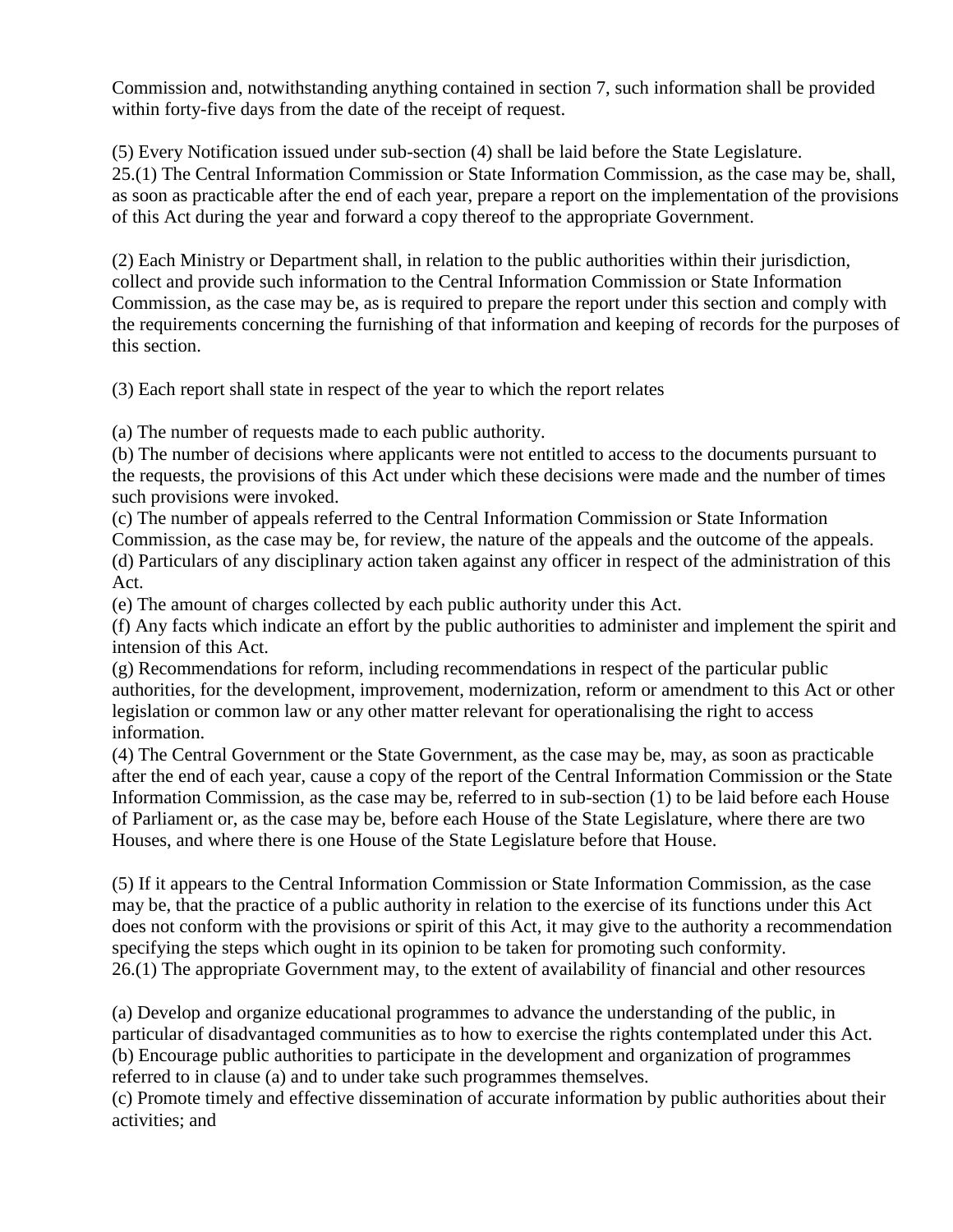(d) Train Central Public Information Officers or State Public Information Officers, as the case may be, of public authorities and produce relevant training materials for use by the public authorities themselves.

(2) The appropriate Government shall, within eighteen months from the commencement of this Act, compile in its official language a guide containing such information, in an easily comprehensible form and manner, as may reasonably by required by a person who wishes to exercise any right specified in this Act.

(3) The appropriate Government shall, if necessary, update and publish the guidelines referred to in subsection (2) at regular intervals which shall, in particular and without prejudice to the generality of subsection (2), include

(a) The objects of this Act.

(b) The postal and street address, the phone and fax number and, if available, electronic mail address of the Central Public Information Officer or State Pubic Information Officer, as the case may be, of every public authority appointed under sub-section (1) of Section 5.

(c) The manner and the form in which request for access to an information shall be made to a Central Public Information Officer or State Public Information Officer, as the case may be.

(d) The assistance available from and the duties of the Central Public Information Officer or State Public Information Officer, as the case may be, of a public authority under this Act.

(e) The assistance available from the Central Public Information Officer or State Public Information Officer, as the case may be.

(f) All remedies in law available regarding and act or failure to act in respect of a right or duty conferred or imposed by this Act including the manner of filing an appeal to the Commission.

(g) The provisions providing for the voluntary disclosure of categories of records in accordance with section 4.

(h) The notices regarding fees to be paid in relation to requests for access to an information; and (i) Any additional regulations or circulars made or issued in relation to obtaining access to an information in accordance with this Act.

(4) The appropriate Government must, if necessary, update and publish the guidelines at regular intervals. 27.(1) The appropriate Government may, by notification in the Official Gazette, make rules to carry out the provisions of this Act.

(2) In particular, and without prejudice to the generality of the foregoing power, such rules may provide for all or any of the following matters, namely –

(a) The cost of the medium or print cost price of the materials to be disseminated under sub-section (4) of section 4.

(b) The fee payable under sub-section (1) of section 6.

(c) The fee payable under sub-section (1) and (5) of section 7.

(d) The salaries and allowances payable to and the terms and conditions of service of the officers and other employees under sub-section (6) of section 13 and sub-section (6) of section 16.

(e) The procedure to be adopted by the Central Information Commission or State Information

Commission, as the case may be, in deciding the appeals under sub-section (10) of section 19 and;

(f) Any other matter which is required to be, or may be, prescribed.

28.(1) The competent authority may, by notification in the Official Gazette, make rules to carry out the provisions of this Act.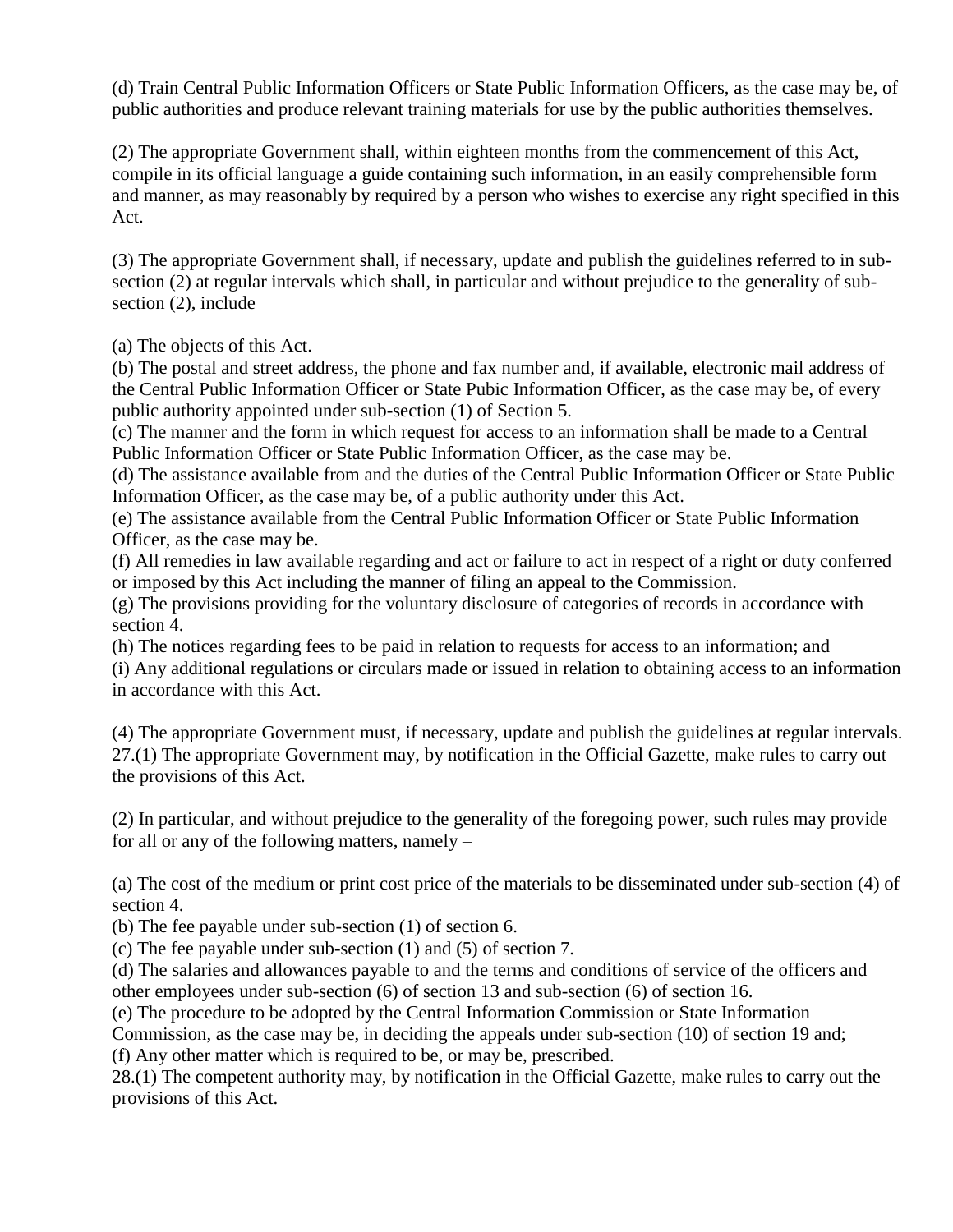(2) In particular, and without prejudice to the generality of the foregoing power, such rules may provide for all or any of the following matters, namely

i) The cost of the medium or print cost price of the materials to be disseminated under sub-section (4) of section 4.

ii) The fee payable under sub-section (1) of section 6.

iii) The fee payable under sub-section (1) and (5) of section 7.

iv) Any other matter which is required to be, or may be, prescribed.

29.(1) Every rule made by the Central Government under this Act shall be laid, as soon as may be after it is made, before each House of Parliament, while it is in session, for a total period of thirty days which may be comprised in one session or in two or more successive sessions, and it before the expiry of the session immediately following the session or the successive sessions aforesaid, both Houses agree in making any modification in the rule or both Houses agree that the rule should not be made, the rule shall thereafter have effect only in such modified form or be of no effect, as the case may be, so, however, that any such modification or annulment shall be without prejudice to the validity of anything previously done under that rule.

(2) Every rule made under this Act by a State Government shall be lade, as soon as may be after it is notified, before the State Legislature.

30.(1) If any difficulty arises in giving effect to the provisions of this Act, the Central Government may, by order published in the Official Gazette, make such provisions not inconsistent with the provisions of this Act, the Central Government may, by order published in the Official Gazette, make such provisions not inconsistent with the provisions of this Act as appear to it to be necessary or expedient for removal of the difficulty.

Provided no such order shall be made after the expiry of a period of two years form the date of commencement of this Act.

(2) Every order made under this section shall, as soon as may be after its is made, be laid before each House of Parliament.

31.The Freedom of Information Act, 2002 is hereby repealed.

**SCHEDULE** 

THE FIRST SCHEDULE

[ SEE SECTIONS 13(3) AND 16(3) ]

#### FORM OF

OATH FOR AFFIRMATION TO BE MADE BY THE CHIEF INFORMATION COMMISSIONER / THE INFORMATION COMMISSIONER / THE STATE CHIEF INFORMATION COMMISSIONER / THE STATE INFORMATION COMMISSIONER

I, having been appointed Chief Information Commissioner / Information Commissioner / State Chief Information Commissioner / State Information Commissioner swear in the name of God that I will bear true faith and allegiance solemnly affirm

to the Constitution of India as by law established, that I will uphold the sovereignty and integrity of India, that I will duly and faithfully and to the best of my ability, knowledge and judgement perform the duties